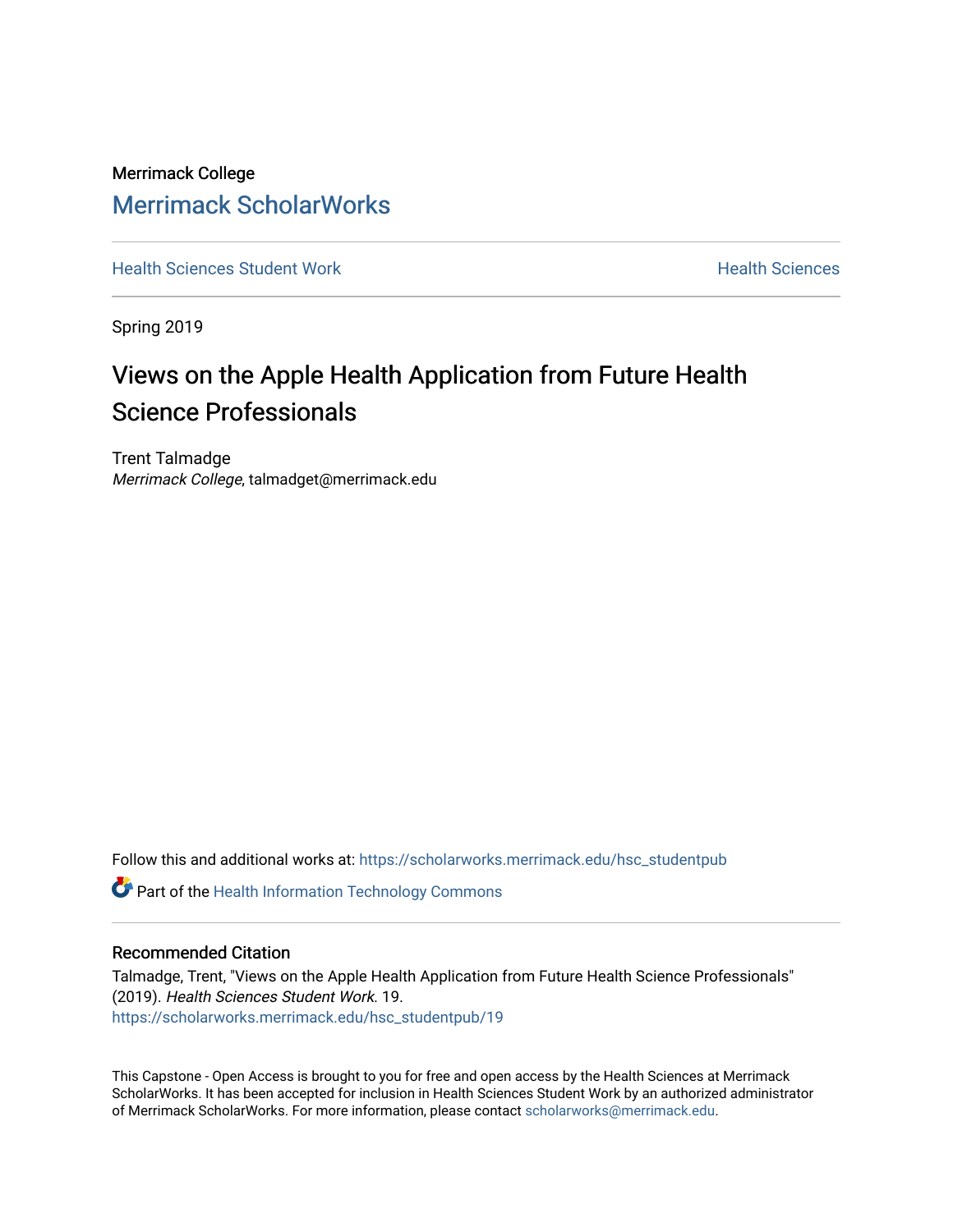Views on the Apple Health Application from Future Health Science Professionals

Trent Talmadge

Merrimack College, School of Health Sciences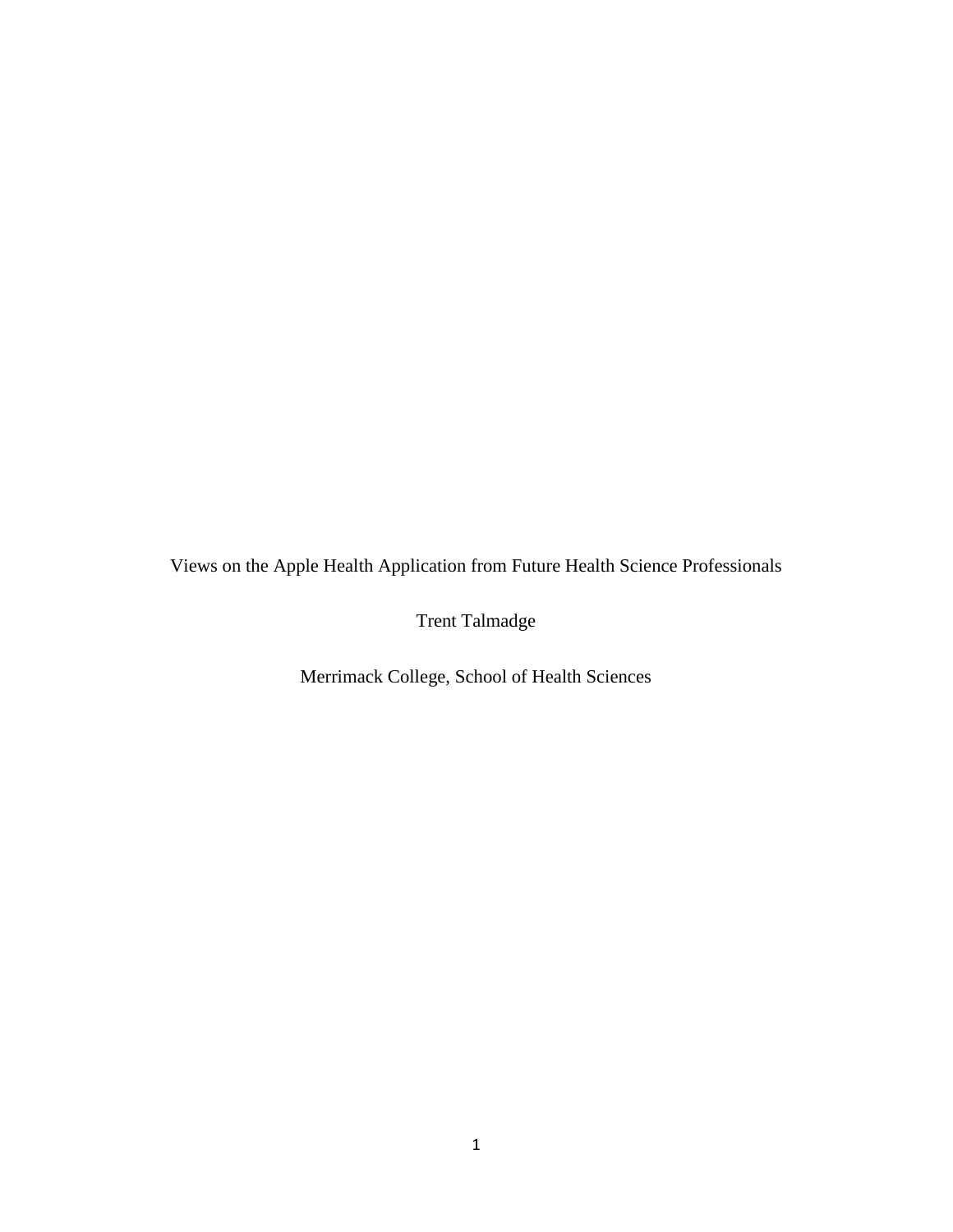#### **Abstract**

- **Introduction:** Fitness and wellness applications are now the norm that smartphones come with the applications pre-installed on the device. In 2016 and 2017 wearable fitness technology was rated as the top trend in health and wellness sectors (Bunn et al, 2018). More information is needed to improve the utilization of fitness tracking technology to create a bridge between health professionals having their clients use the applications and the people building the tech.
- **Methods:** Healthy students at least 18 years of age at Merrimack College (mostly in the School of Health Sciences) were asked to partake in an online survey. The online survey asked my self-developed questions about who they are (age, full or part time student, gender), as well as questions about your current exercise habits and how they use the Apple Health Application.
- **Results:** Eighty-eight percent of respondents were aware of the Apple Health application on the Apple iPhone and 57.8% used the apple health application before. When asked about which features they would utilize in the apple health application the respondents recorded that they would mostly use step count at 64.1% of total respondents. 59.4% of total respondents chose sleep for the next most popular option. The recorded answers for the most helpful for tracking personal fitness goals listed 42.2% Tracking activity, 45.3% Nutrition, 7.8% Tracking Sleep, and 4.7% None. The question "Which is more helpful for tracking your fitness goals of future clients/patients/athletes?" recorded 45.3% Tracking activity, 48.4% track Nutrition, and 4.7% tracking Sleep. Only thirty-three percent tracked their food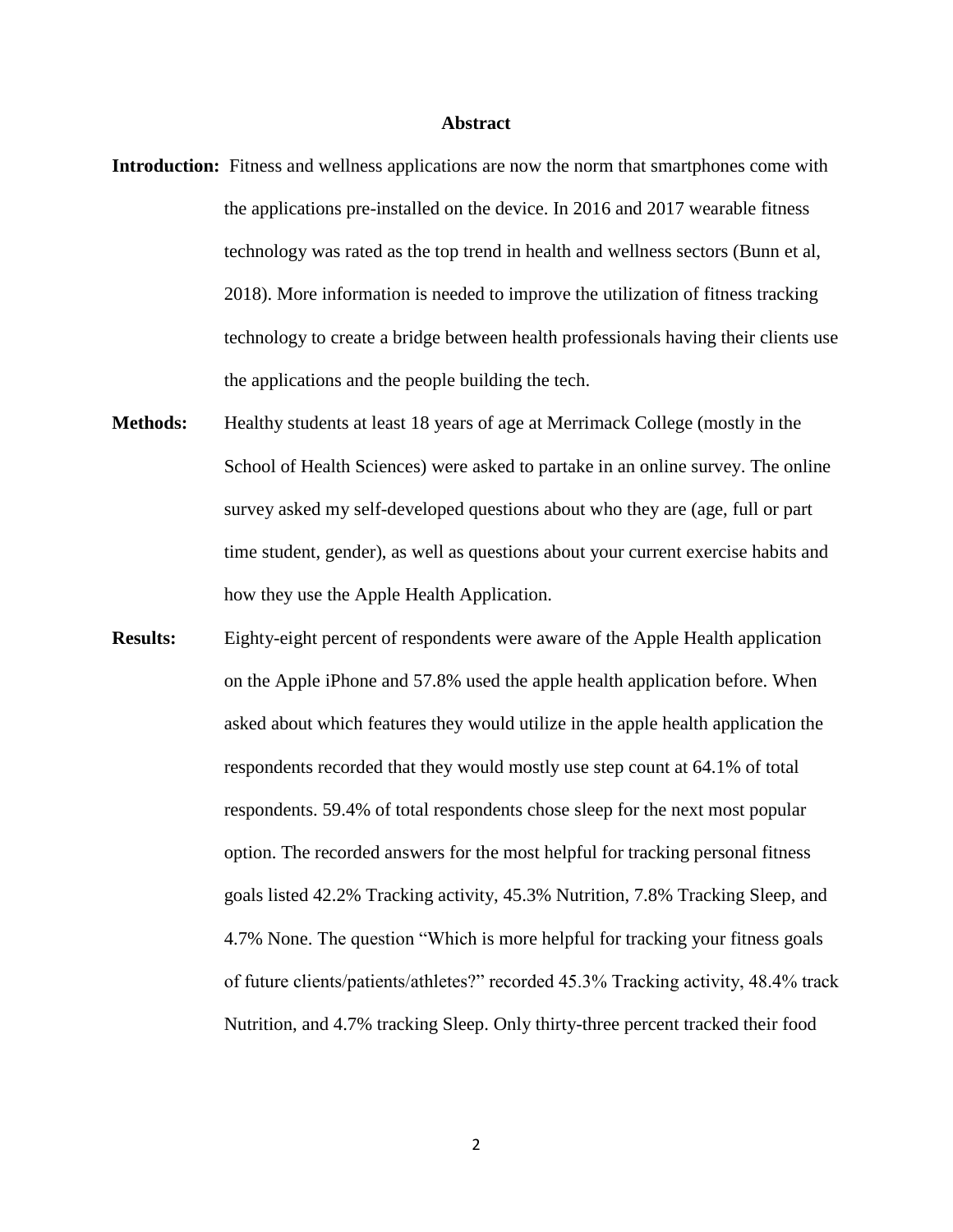intake using the Apple Health App or another nutritional application in the past 6 months. Sixty-eight percent never used the app to track food intake.

- **Discussion:** More research into creating user friendly nutritional tracking could be beneficial for health application tracking. Specific studies for the views on nutrition tracking should be explored in the future. Research into the use and views on sleep tracking could be beneficial. Finding out why nutrition tracking is so underutilized with these Merrimack College students.
- **Conclusion:** Nutrition was ranked as the most important application feature for personal and clientele tracking for health. Nutrition was also the most underused aspect of fitness tracking. Sleep was of the lowest importance for client and personal tracking. Nutrition tracking technology should be advanced more according to the listed importance stated from Future Health Science Professionals.

#### **Introduction**

#### **Background**

Fitness and wellness have come to the forefront of the technology boom over the past twenty years. Fitness applications on smartphone devices and watches provide beneficial information to track health levels for avid exercisers. Fitness and wellness applications are now the norm that smartphones come with the applications pre-installed on the device. In 2016 and 2017 wearable fitness technology was rated as the top trend in health and wellness sectors (Bunn et al, 2018). There are so many different fitness applications on the smartphones that standards and protocols need to be developed for more accurate application progress tracking (Bunn et al, 2018). More information and research is needed to determine which apps provide the most accurate and reliable information. The more research that is done on what features and the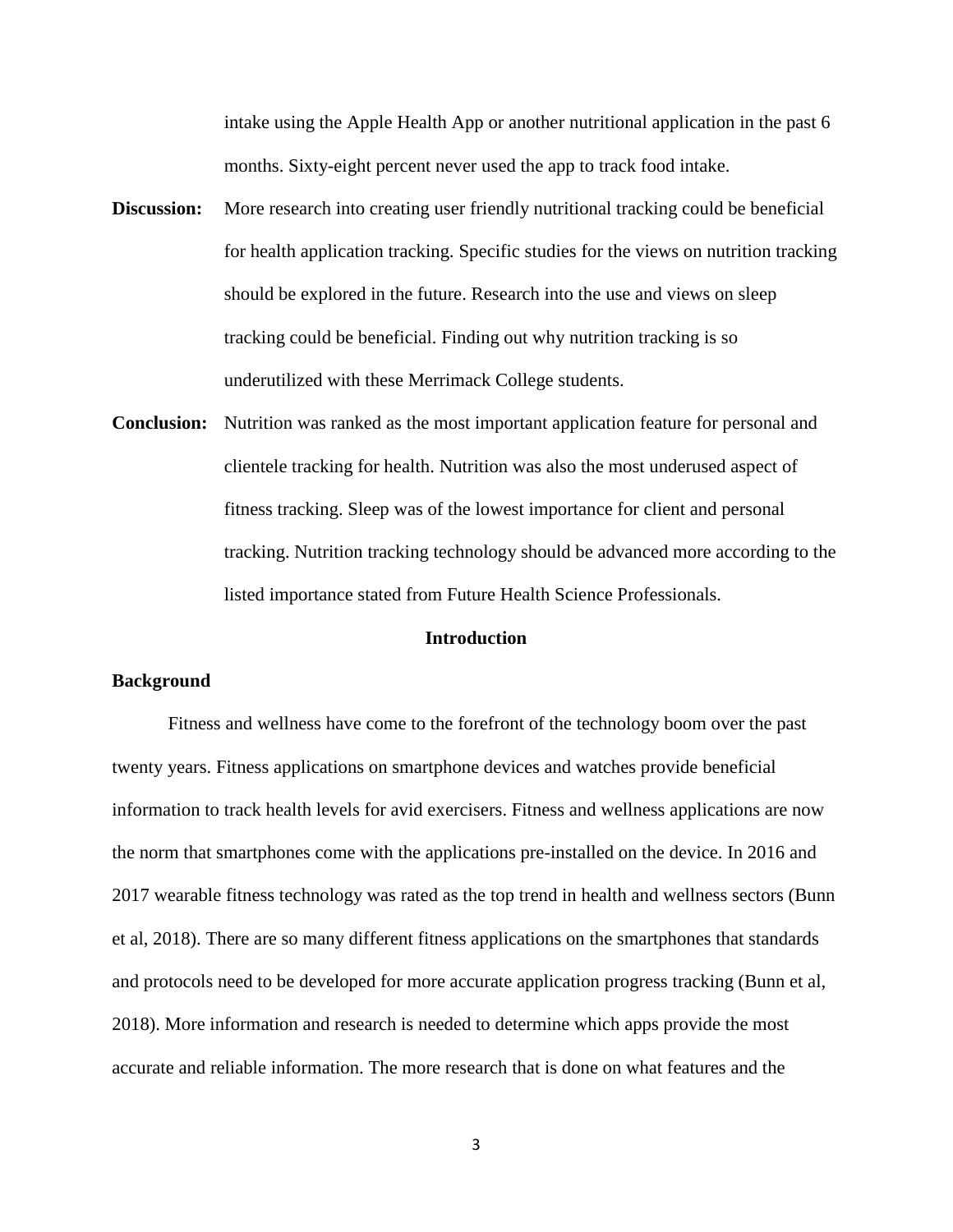aspects the user values, the more these technologies can help users to maintain healthy habits. Research towards what health science professionals and users believe to be more helpful in a fitness application can help to drive studies in these directions. It is very important to be sure that the apps reflect what users think of as important, but also reflect what research shows in terms of best practices for behavior change principles (Lister et al, 2014, Direito et al, 2014 ). If people can be exposed to fitness knowledge and tools that may help them to start and maintain an exercise program, this could lead to a better understanding of preventive steps to take for their health. Whether an individual can track their physical fitness through step count of miles or nutritional macronutrient tracking both can help to improve an individual's health endeavors through knowledge and self-efficacy.

#### **Literature Review**

Currently research has shown specific aspects of fitness applications that have been improving user experience. Most activity tracking application with self-monitoring, goal-setting and unique individual feedback have been proven important features to greatly change an individual's health behavior in younger and older adults (Higgins, 2016). Virtual coaching, games and adventure themes are other aspects of current health tracking technology that improve effectiveness (Higgins, 2016). The individual can successfully share these aspects with their friends and utilize the levels as a way to express how they improved. It seems that most successful fitness technology being used right now revolve around activity levels. With the aspects used above activity tracking technology has expanded greatly to all exercise levels.

Positive feedback from external sources can be beneficial for many endeavors in an individual's life. As shown in some studies, the use of positive feedback within smartphone fitness applications leads to the likelihood of the more consistent use of the device (Lim  $\&$  Noh,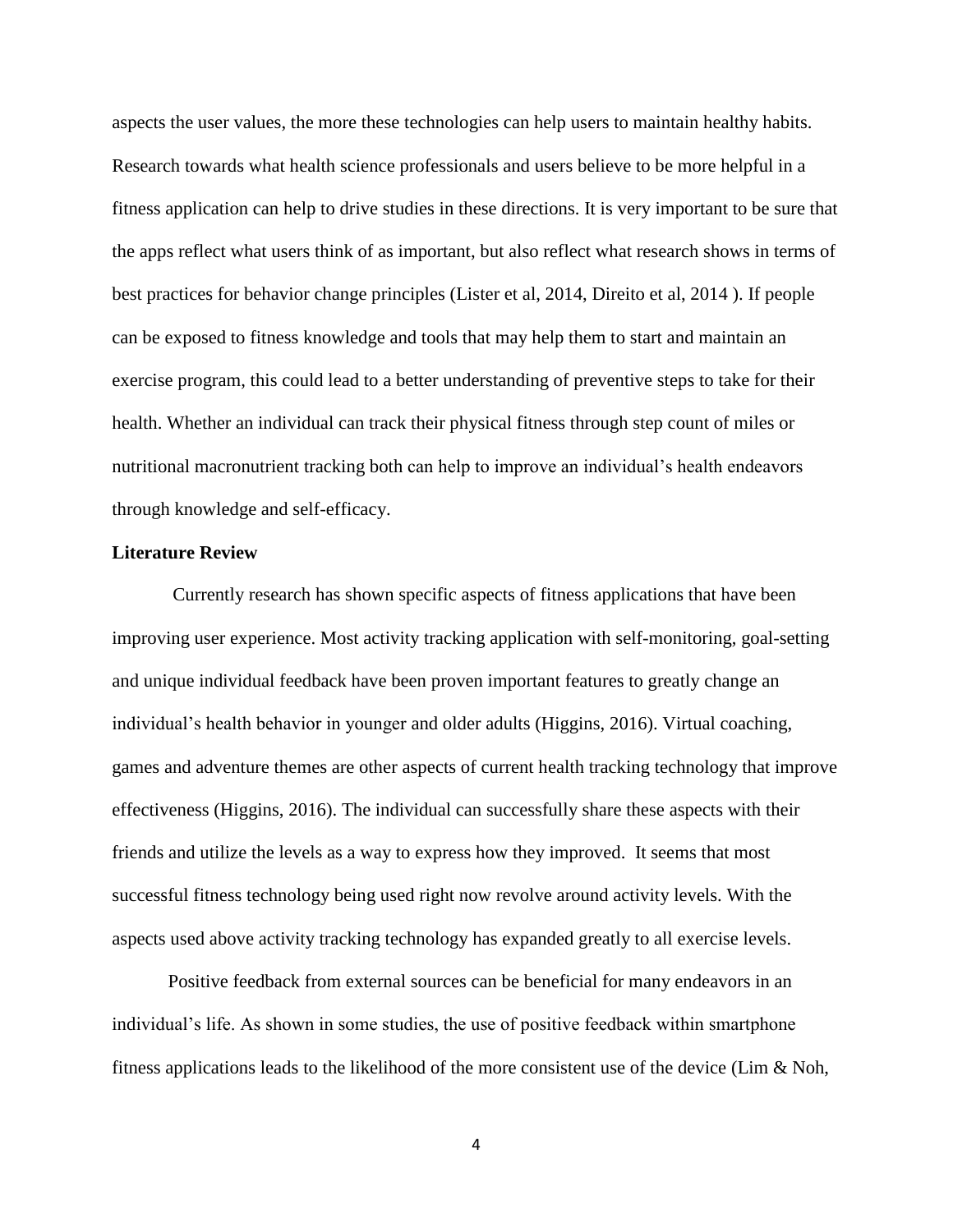2017). More work is needed to correlate the benefit of performance feedback to improve selfefficacy and outcome of the individuals exercise routine (Lim & Noh, 2017). Positive feedback was seen as more beneficial than negative feedback in consistent use of fitness applications in the article from Lim & Noh 2017. It is likely that as applications begin to include more feedback principles in their framework that smartphones users will more likely find the features beneficial to use. Currently the most popular applications involve the tracking of fitness levels which the user monitors this on their own (Higgins et al, 2016). Nutrition and sleep applications seem to be less popular compared to fitness activity tracking.

Fun features or social features are highly regarded by fitness application users in selection of specific apps (Lim et al, 2017). Users want to be able to be intrigued by their applications and want to learn from the data they tracked. This can greatly help with use adherence to specific smartphone fitness applications.

Studies on the use of games and social interaction have been shown to improve the use of specific applications and this could possibly be useful in the features of fitness applications (Lister et al, 2014). Games like "Zombie, Run!" have been shown to increase aerobic exercise through the use of tailored music and challenges to beat (Higgins 2016). Including features of gaming in a fitness application may be related with increased the use of the application and the motivation to complete exercise tasks (Lister et al, 2014). Another study observed that the inclusion of gaming aspects are much underutilized within the health and wellness sector (Edwards et al, 2016). Collaboration of app developers, behavior scientists, physicians, and exercise professionals could be beneficial in creating application features that lead to consistent exercise and health adherence (Edwards et al, 2016).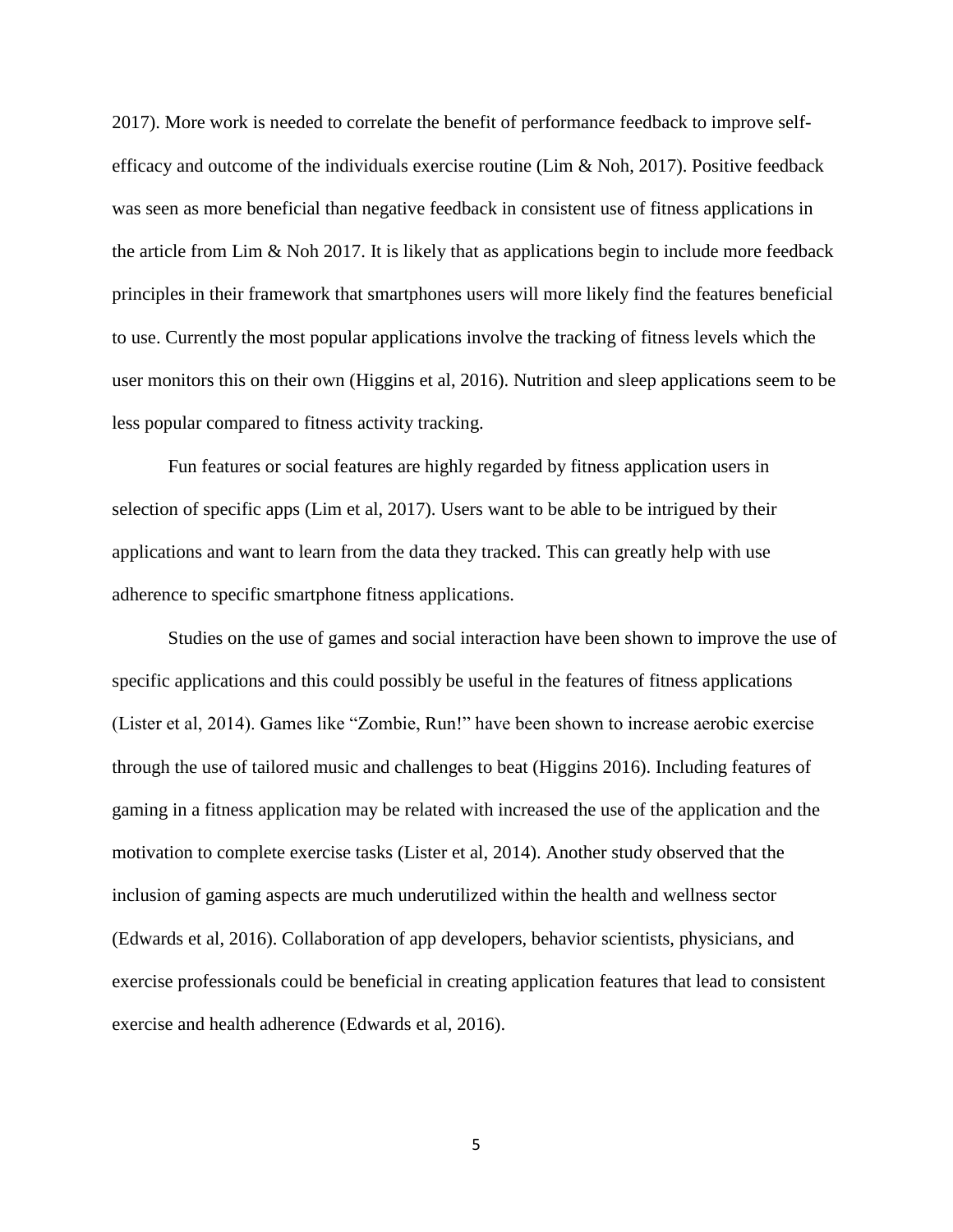The use, preference and interest of utilizing fitness tracking applications has been studied and conveys that most users are younger and they want the devices to be accurate (Alley et al, 2016). Fitness information tracking and ability to count steps accurately were shown to be important to the users (Alley et al 2016). This can be very important in the preventative health sector because health professionals can reach users earlier in their life with helpful activity knowledge.

Another study observed that applications that cost more have been shown in some cases to be more likely to have behavior change theory features that lead to more exercise adherence effectiveness (Direito et al, 2014). Evidence based behavior change models have been suggested to be included in fitness applications to increase behavior change appropriately. Also it could possibly be beneficial to users that don't have easy access to healthcare and need a tool to better their health. (Higgins et al, 2016). It might be helpful to create a standard within cheap and more costly applications to allow more people to have access to the similar health knowledge foundations. It can also be very beneficial to focus on nutritional features that are currently not as popular compared to fitness tracking, especially with the high rates of chronic diseases such as Type 2 Diabetes.

A study from 2006 by Consolvo et al, stated key design ideas for fitness technology including credit for exercise activities, awareness of activity level, social support, and constraints of the individual everyday life (Consolvo et al 2006). These are still very highly regarded aspects of smart phone applications and more research is needed on why these aspects are so important.

Lastly, another study explained that the user selection of a fitness application was higher correlated with its functional capabilities and qualities, which in turns means the quality of information provided about health and social networking should be accurate and easy to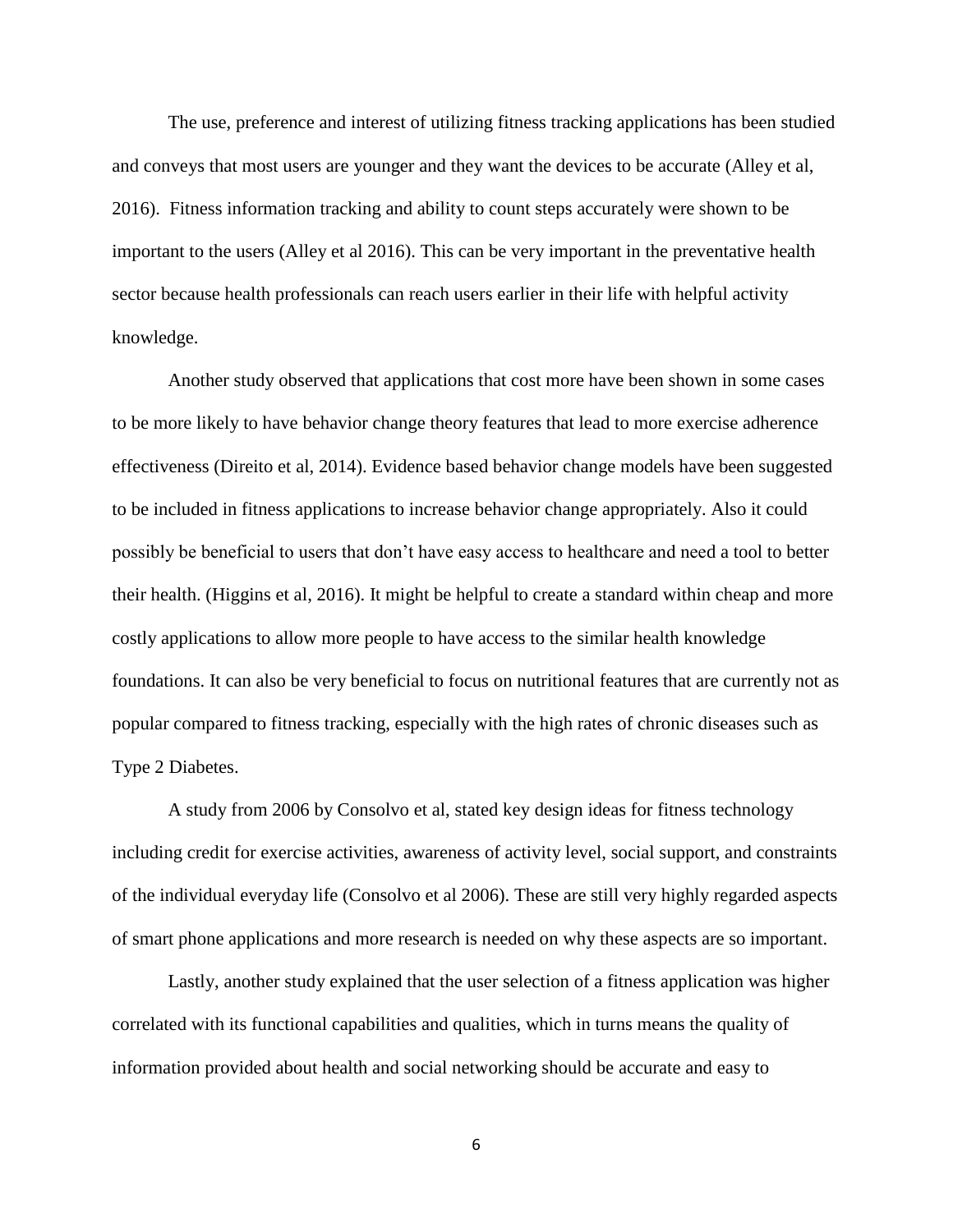understand (Lee et al 2017). It's important for fitness application developers understand these aspects and the users request to have features that strongly utilize these characteristics.

The purpose of my study is to survey college aged individuals on the features on the smartphone Apple Health Application. It will examine student use and perceptions of the Apple Health Application and other fitness technologies. This information will be important in identifying and gaining more knowledge on fitness technology trends on campus. If they agree to be in this study, they will be asked to complete an online survey. The online survey will ask questions about who you are (age, full or part time student, gender), as well as questions about your current exercise habits and how you use Apple Health App or other exercise technologies. I believe it is beneficial to improve the data collection of mainstream fitness applications to hopefully use this knowledge to determine aspects that are popular or unpopular within the specific fitness application. This data can be used to improve future feature development in fitness applications in order to improve application adherence for health goals.

#### **Methods**

### **Study:**

Views on the Apple Health Application from Future Health Science Professionals study was approved by the Institutional Review Board with the purpose of reviewing views on this App from students at the college.

#### **Participants:**

Participants in the study were at least 18 years old, healthy, and a student at Merrimack College. Participation in this study was completely voluntary and convenience sampling was used. Sixtyfour individuals participated in the study survey through e-mails from Anatomy and Physiology Professors during February 2019 and my own e-mail flyer. Undergraduate participants were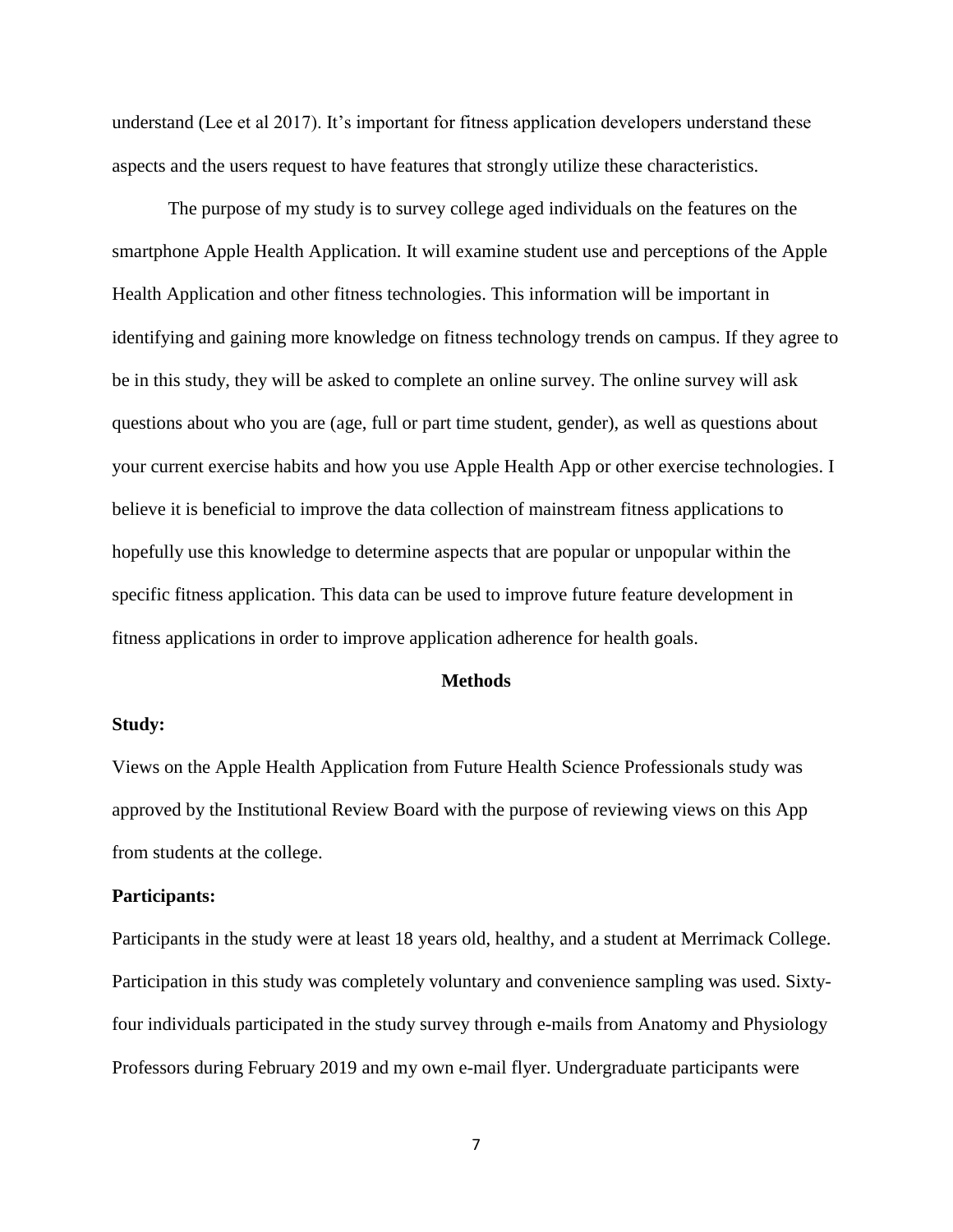offered extra credit from their professors if they participated in the survey. Graduate students were recruited by myself through two e-mail communication during the sampling period.

## **Instruments/Measures:**

The online survey asked my twenty-four self-developed questions about who they are (age, full or part time student, gender), as well as questions about their current exercise habits and how they uses the Apple Health App or other exercise technologies. Completing the survey took approximately 10 minutes. There were no reasonable foreseeable (or expected) risks. There were no anticipated benefits for the participants in the study. As previously stated, undergraduate students received extra credit from their professor for participating in the survey and there was no alternative procedures for this research study.

#### *Example:*

*Were you aware there is the Apple Health Application on your smartphone? Mark only one oval.*

- *Yes*
- $\bullet$  *No*

# **Procedures:**

Agreement to be in the study, required the participant to do the following things: Complete an online survey. The online survey asked questions about who they are (age, full or part time student, gender), as well as questions about your current exercise habits and how they use Apple Health App. Completing the survey took approximately 10 minutes.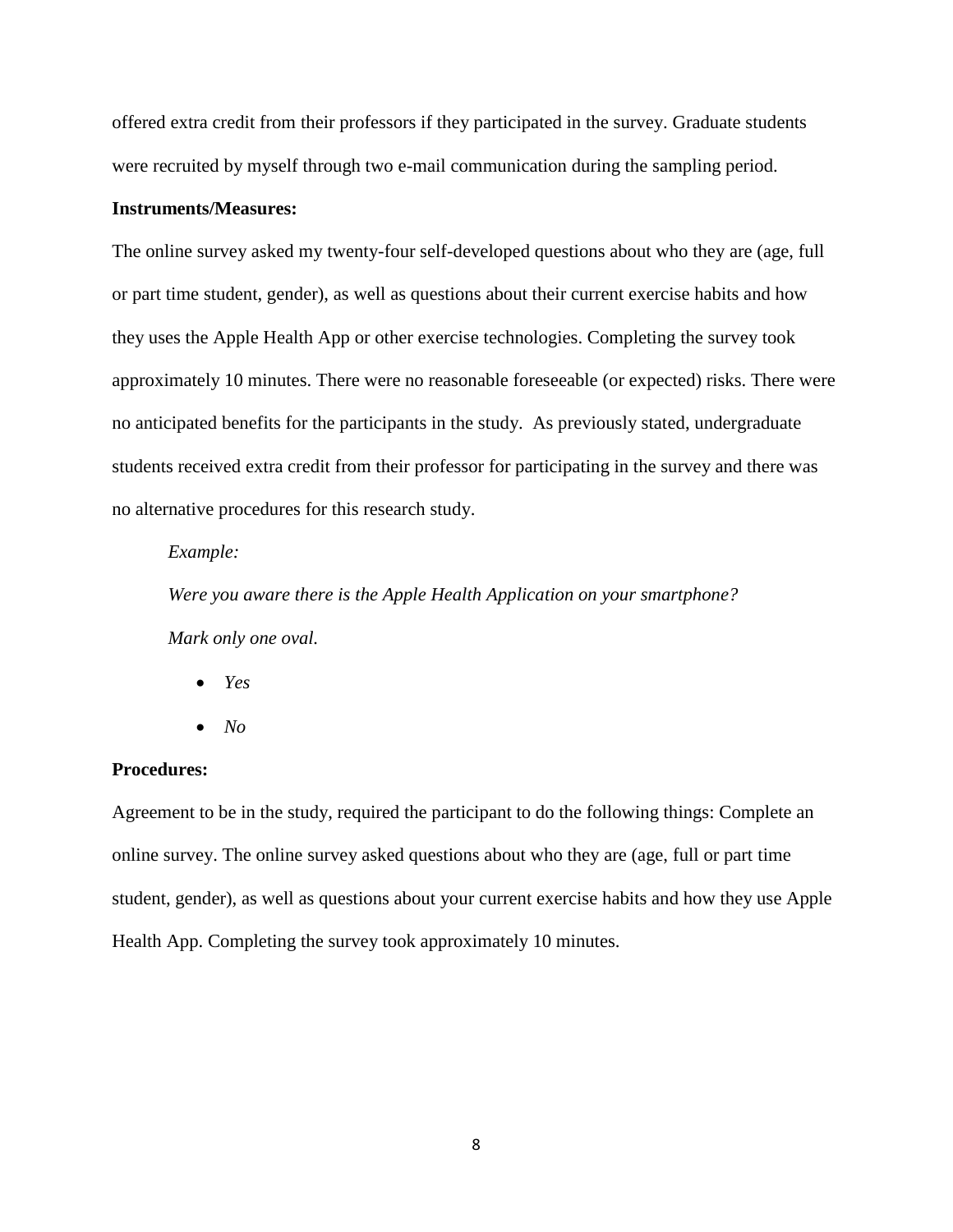#### **Data Analysis:**

The data collected was analyzed through descriptive statistics. It was important for specific questions to figure out the differences in views for personal fitness tracking and possible future clients. These questions helped to explain the perceptions of features of the Apple Health App.

#### **Results**

| Number of Students |        |              |                     |           |       |                  |                               |   |  |  |  |  |
|--------------------|--------|--------------|---------------------|-----------|-------|------------------|-------------------------------|---|--|--|--|--|
|                    | Gender |              | <b>Student Time</b> |           | Age   |                  | College of Health<br>Sciences |   |  |  |  |  |
|                    | M      | $\mathbf{F}$ | Full-time           | Part-time | 18-21 | $22$ or<br>older |                               | N |  |  |  |  |
| Graduate           | 9      | 22           | 26                  |           | 0     | 31               | 31                            |   |  |  |  |  |
| Undergraduate      | 8      | 25           | 33                  | $\theta$  | 33    | $\theta$         | 32                            |   |  |  |  |  |
| <b>Total:</b>      |        | 47           | 59                  | 5         | 33    | 31               | 63                            |   |  |  |  |  |

**Table 1:** Demographics of Study Participants (N= 64)

Sixty-four respondents participated in the survey with 100 % consent completion. Thirtyone (48.4%) graduate and thirty-three (51.6%) undergraduates participated and completed the entire survey. Fifty-nine respondents were full-time students with five being part-time class hour students. The respondents identified 73.4% Female and 26.6 % identified as Male. All recorded graduate students were 22 or older and all undergraduate students were 18-21. Of the sixty-four respondents, there were sixty-three students in the School of Health Sciences and 1 not part of the specific college which was beneficial for the characteristics of the survey.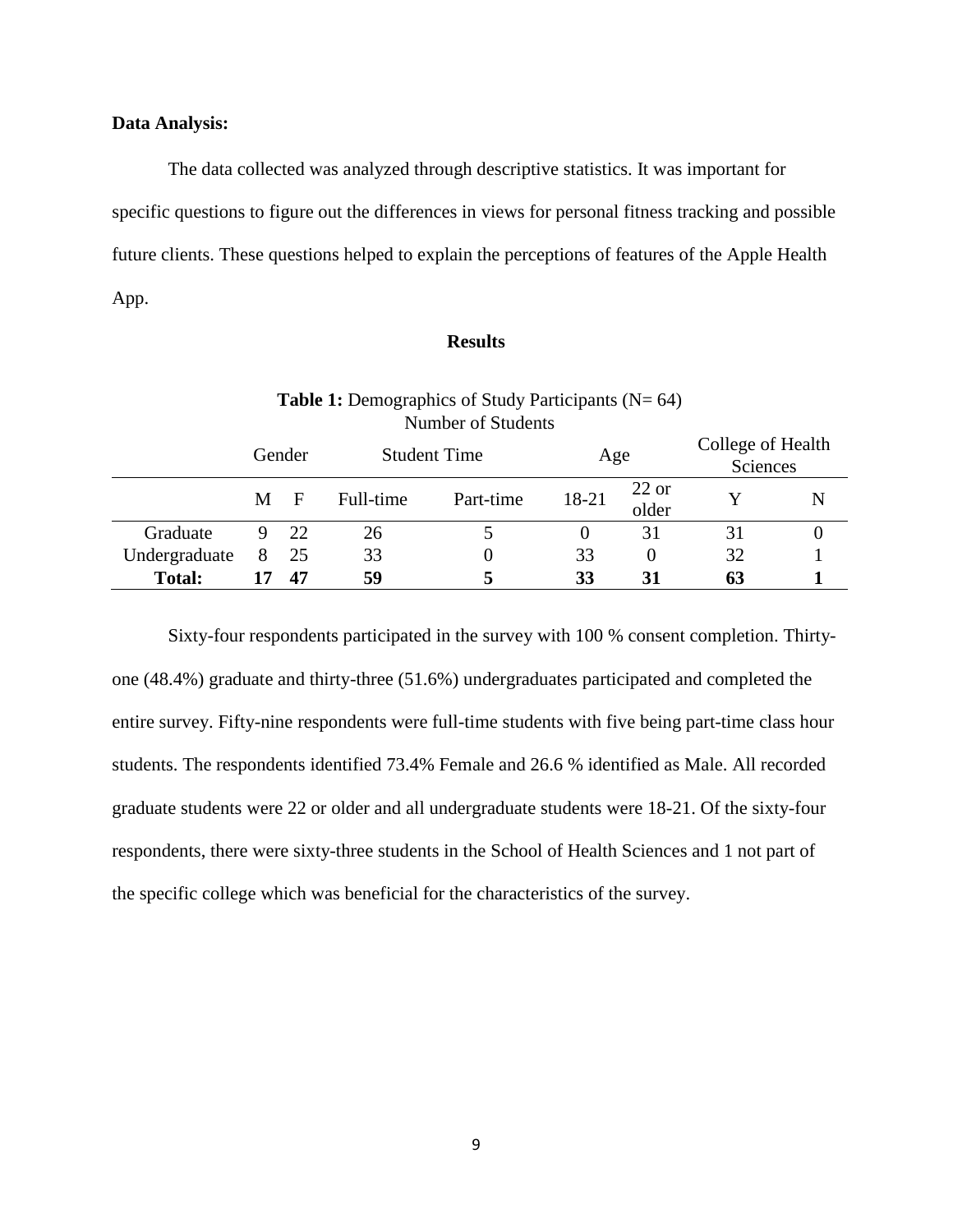

**Graph 2:** Level of student at Merrimack College



Study participants reported on how much they exercised each week, specifically, did they exercise, never, less than 60 minutes or did they exercise 60 minutes or more. The results suggest that 50% of study participants exercised less than 60 minutes, while 48.4% participants exercised at least 60 minutes. Thirty study participants exercised three or more days per week, 27 exercised 2-3 days/week, 6 exercised 1 day/week, and 1 participant did not exercise at all.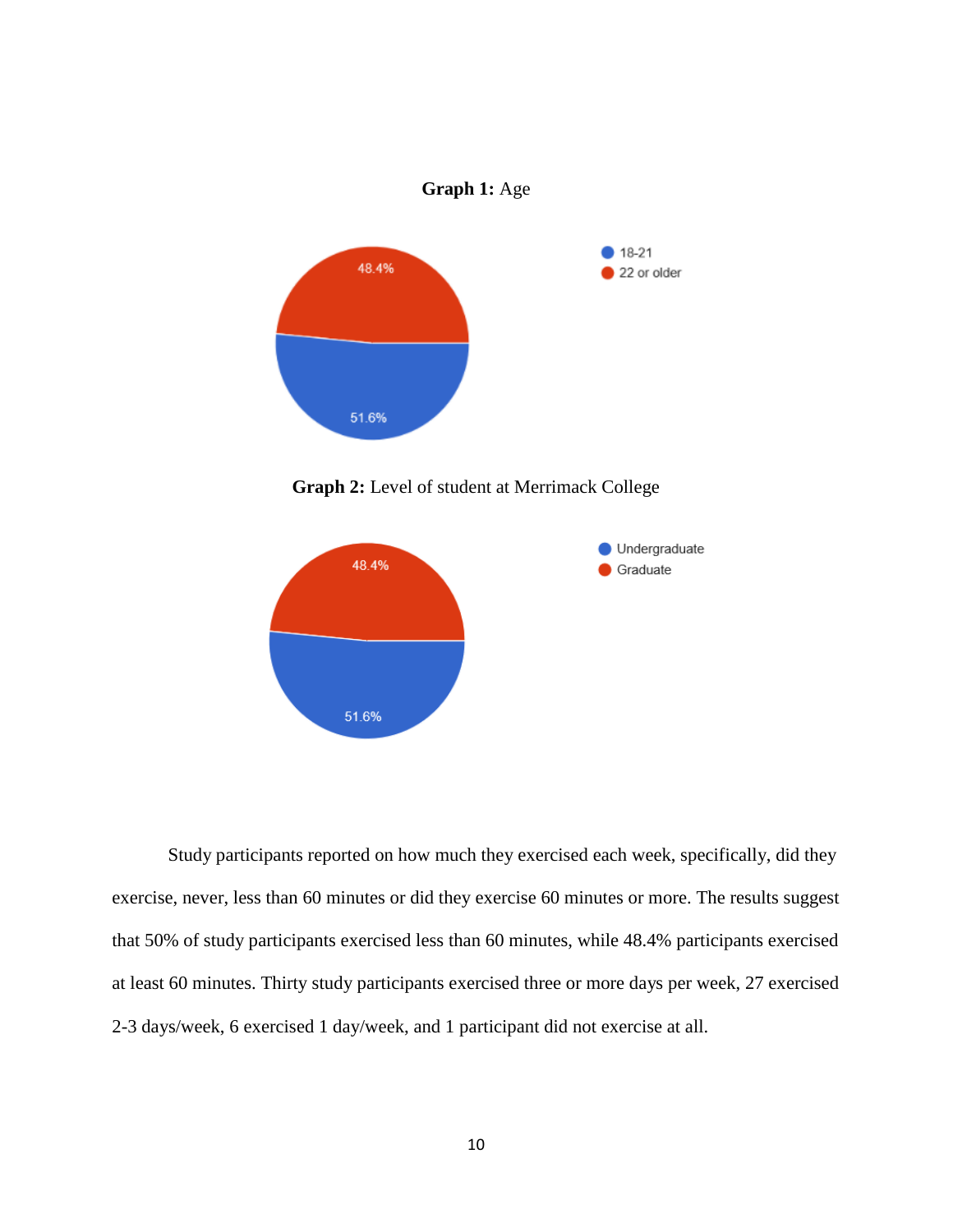| Number of Students                             |          |                            |                              |                |         |                 |                        |  |  |  |
|------------------------------------------------|----------|----------------------------|------------------------------|----------------|---------|-----------------|------------------------|--|--|--|
|                                                |          | Day                        |                              | Week           |         |                 |                        |  |  |  |
|                                                | None     | Less than<br>60<br>minutes | More<br>than $60$<br>minutes | None           | 1 Day   | $2 - 3$<br>Days | More<br>than 3<br>Days |  |  |  |
| Graduate                                       |          | 13                         | 17                           |                | 3       | 10              | 17                     |  |  |  |
| Undergraduate                                  | $\Omega$ | 19                         | 14                           | $\overline{0}$ | 3       | 17              | 13                     |  |  |  |
| <b>Total</b><br>Participant<br><b>Percent:</b> | $1.6\%$  | 50%                        | 48.4%                        | $1.6\%$        | $9.4\%$ | $42.1\%$        | 46.9%                  |  |  |  |

# **Table 2:** Activity Levels (N= 64)

For the survey population that was studied 95.3 % had an iPhone and 65.6% had used a fitness application of some kind. When answering whether they would share activity results with others it was recorded that 42.2 % said "Yes" and 57.8 % stated "No".

**Graph 3:** Is it beneficial and fun to share your fitness activity results with other people?



53.1 % said "Yes" and 46.9% said "No" to agreeing that sharing activity tracking results is beneficial and fun. Eighty-eight % of respondents were aware of the apple health application on the apple iPhone and 57.8% used the apple health application before. The amount of time on a regular basis the individual used the app was recorded as 53.1% never, 36% sometimes, and 10.9% always.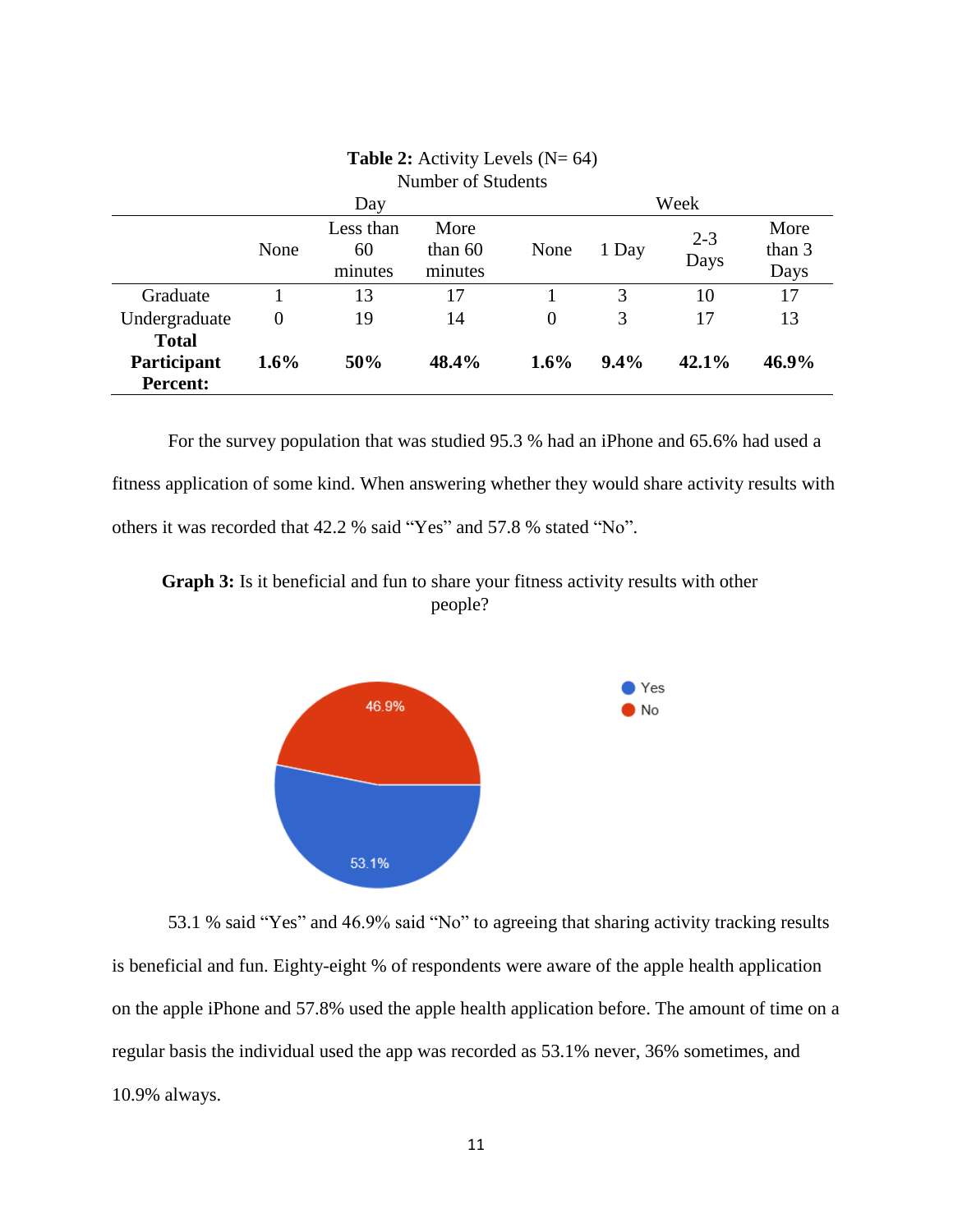

**Graph 4:** Were you aware there is the Apple Health Application on your smartphone?

**Graph 5:** How often do you use the Apple Health App?

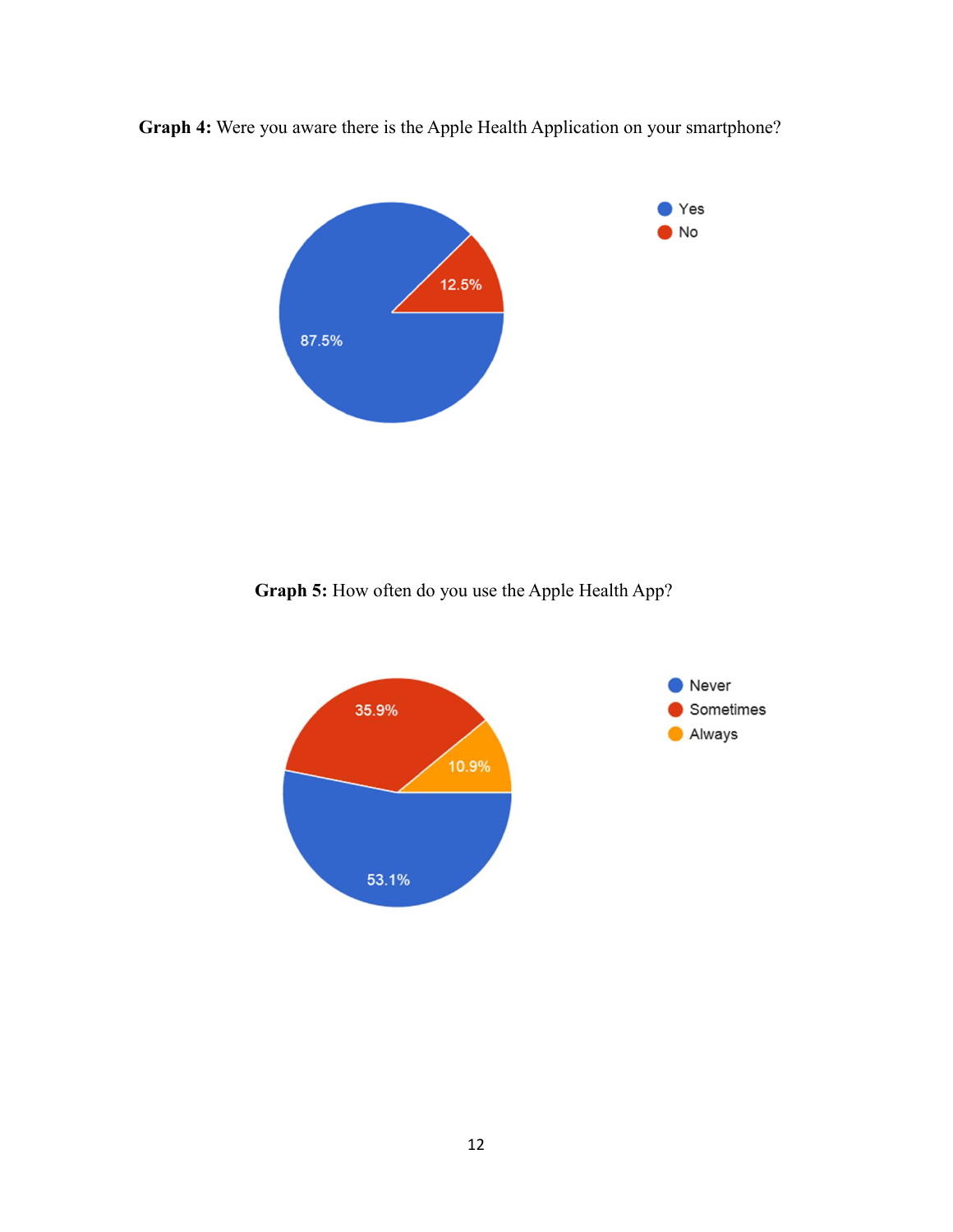When asked about which features they would utilize in the apple health application the respondents recorded that they would mostly use step count at 64.1 % of total respondents. Fiftynine % of total respondents chose sleep for the next most popular option.



Graph 6: What features do you utilize or would possibly use with the Apple Health App?

The recorded answers for most helpful for their step count personal fitness goals came to 53. 1 % Walking or Running distance, 39 % Steps, 1.6 % Flights climbed, and 6.3 % None.

**Graph 7:** Which description for tracking step count do you believe is most helpful for your fitness goals?

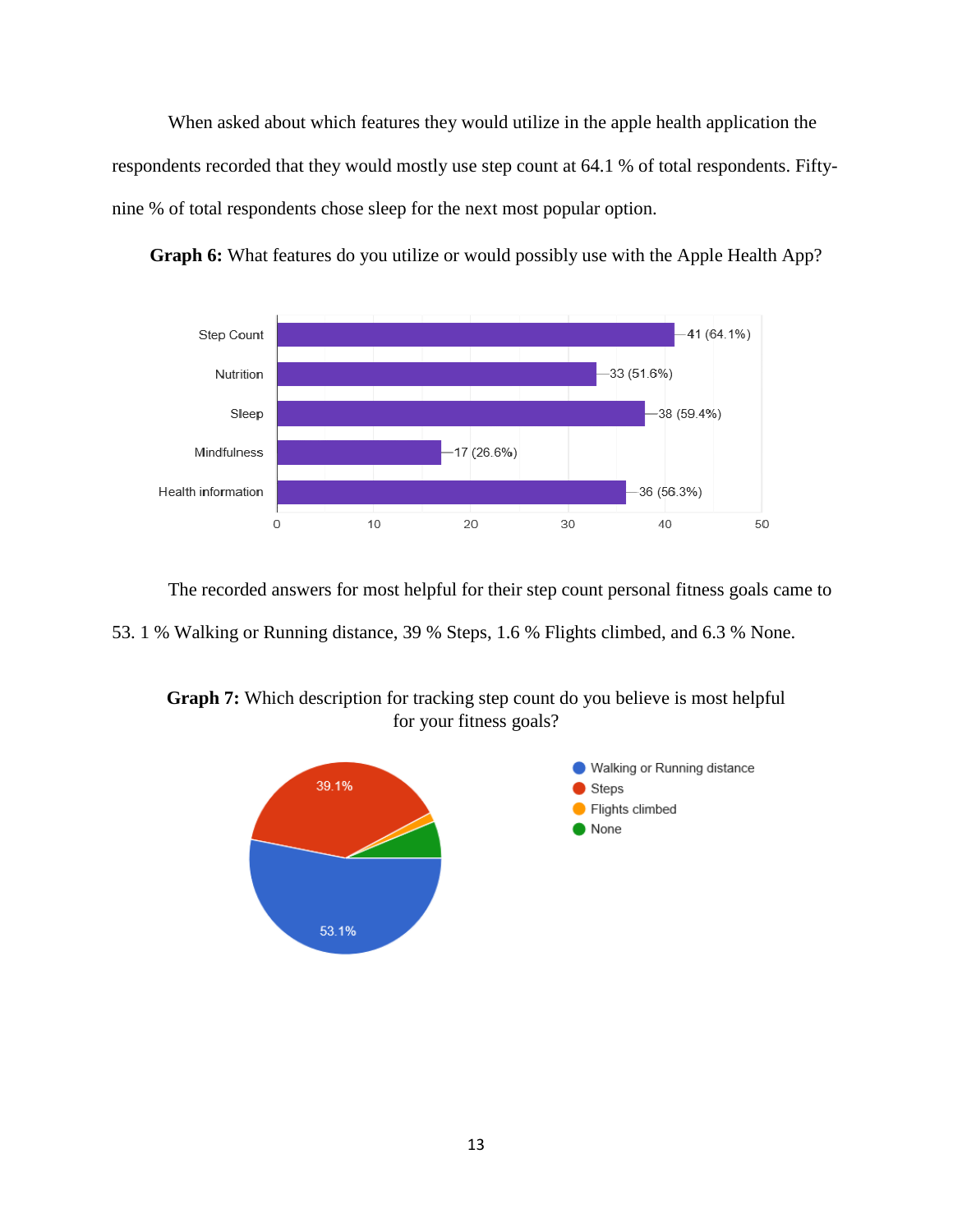"Which description for tracking step count do you believe is most helpful for your future patients/clients/athletes?" recorded respondents stating 68.8% Walking or Running distance, 26.6% Steps, 1.6% Flights climbed, and 3% None.





Only thirty-three percent tracked their food intake using the Apple App or another nutritional application in the past 6 months. Sixty-eight percent never use the app to track food intake. The recorded answers for the most helpful for tracking personal fitness goals listed 42.2% Tracking activity, 45.3% Nutrition, 7.8% Tracking Sleep, and 4.7% None.



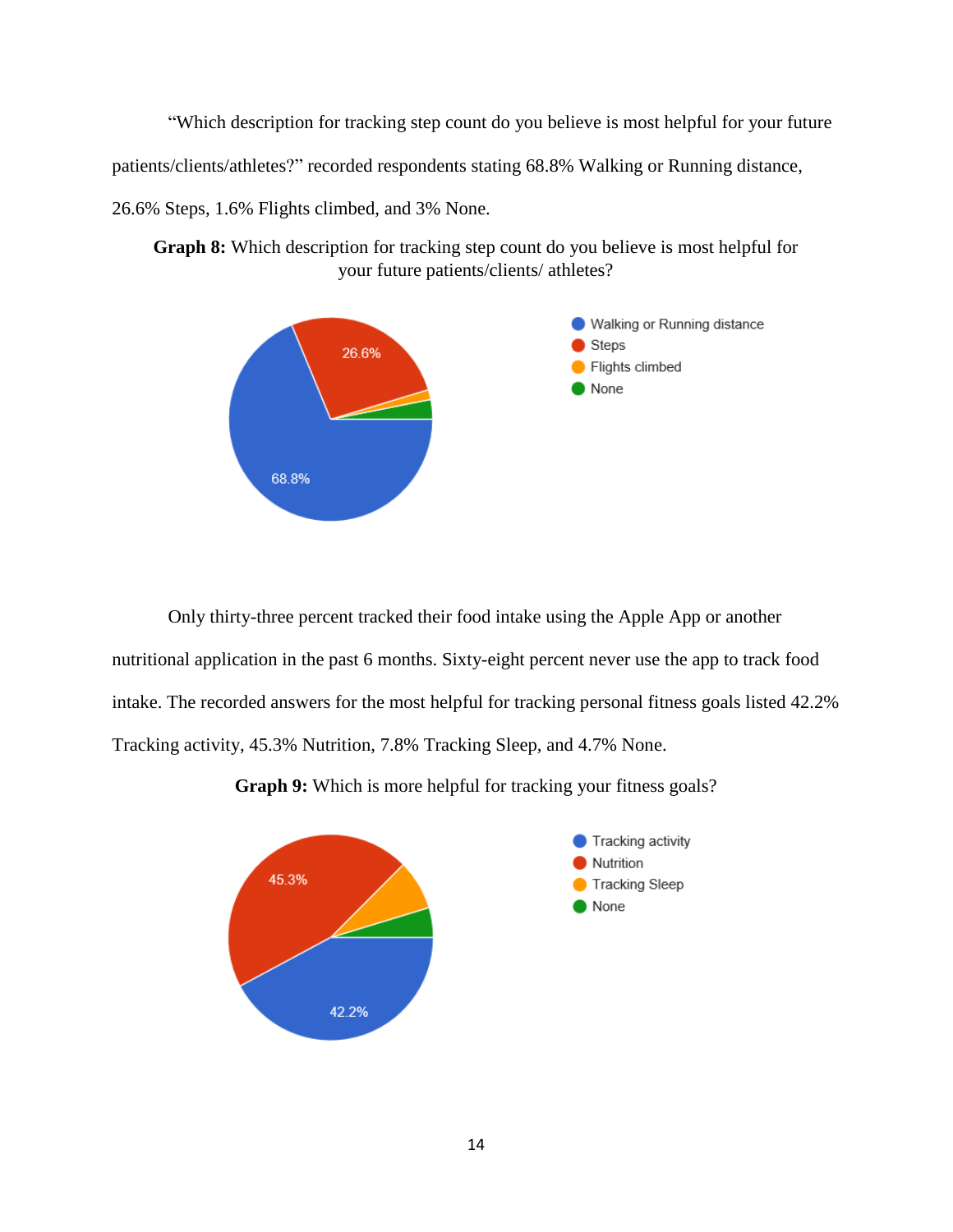The question "Which is more helpful for tracking your fitness goals of future clients/patients/athletes?" recorded 45.3% Tracking activity, 48.4% track Nutritional choices, and 4.7% tracking Sleep. Sleep was of the lowest importance for client and personal tracking.



**Graph 10:** Which is more helpful for tracking your fitness goals of future clients/patients/athletes?

#### **Discussion**

The study provided valuable knowledge on the views in the Merrimack college student community. Specific characteristics in the statistical analysis proved that there are certain views for an individual using the Apple Health Application. Nutrition is one of the most underutilized features but selected as the tracking that is most beneficial. The results support the importance of improving nutrition tracking technology in order to increase utilization of that feature.

The importance of my findings are that more in depth research is needed. I believe that more research into creating user friendly nutritional tracking could be beneficial for health application tracking. A specific study on the features of nutrition tracking technology could divert the current track of nutrition application tracking technology. Specific studies for the views on nutrition tracking can be paramount in the future of health technology. Also research into the use and views on sleep tracking could be beneficial in creating more value in that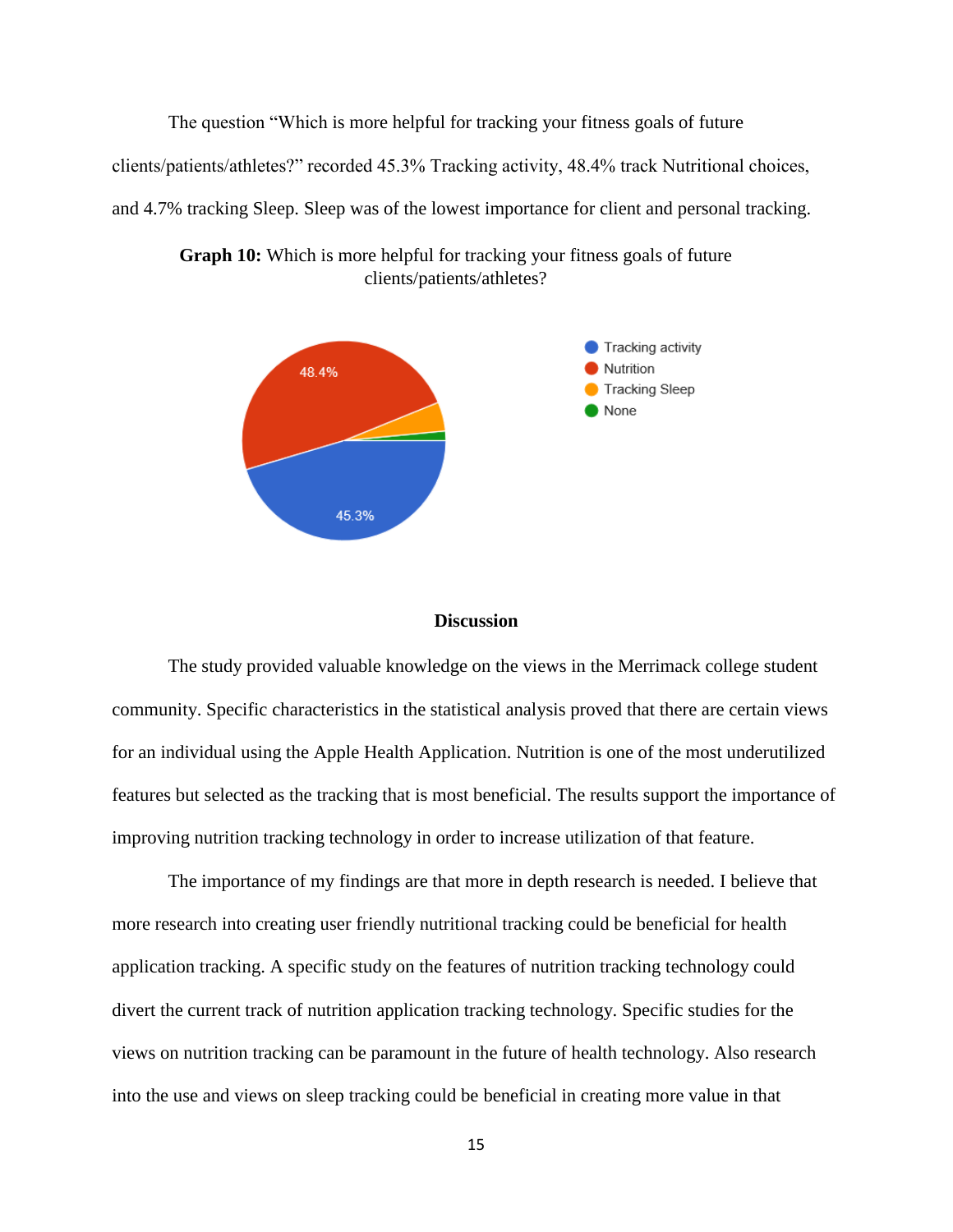market. It seems that sleep tracking is not as popular among the younger generation. These younger adults may be more inclined to have inconsistent sleeping patterns and this technology could be helpful.

Some study limitations included that all the participants are from the Merrimack College community. If the study utilized the entire Merrimack College community this could lead to larger data population to study. The survey could also be sent to faculty to seek their views on fitness technology. Lastly it could have been limited by the general aspect of my survey questions. The study didn't ask any open-ended questions on features and specific feature characteristics.

The practical application for the exercise science practitioner or strength and conditioning coach would be utilizing the information so the developers of the applications can improve the design to encourage more use in these professions. If the tech community can work on improving the attraction to nutrition and activity tracking applications this will help to support the work these health professionals are doing with their clients or athletes.

#### **Conclusion**

As stated before, the purpose of the study was to examine student use and perceptions of the Apple Health Application and other fitness technologies. Data collected from the online survey stated that nutrition was ranked as the most important application feature for personal and clientele tracking for health. Nutrition was also the most underused aspect of fitness tracking. Sleep was of the lowest importance for client and personal tracking. It seems that even though fitness technology has made more strides with sleep tracking that it's still not considered statistically important to the students. Nutrition tracking technology should be advanced more according to the listed importance stated from Future Health Science Professionals.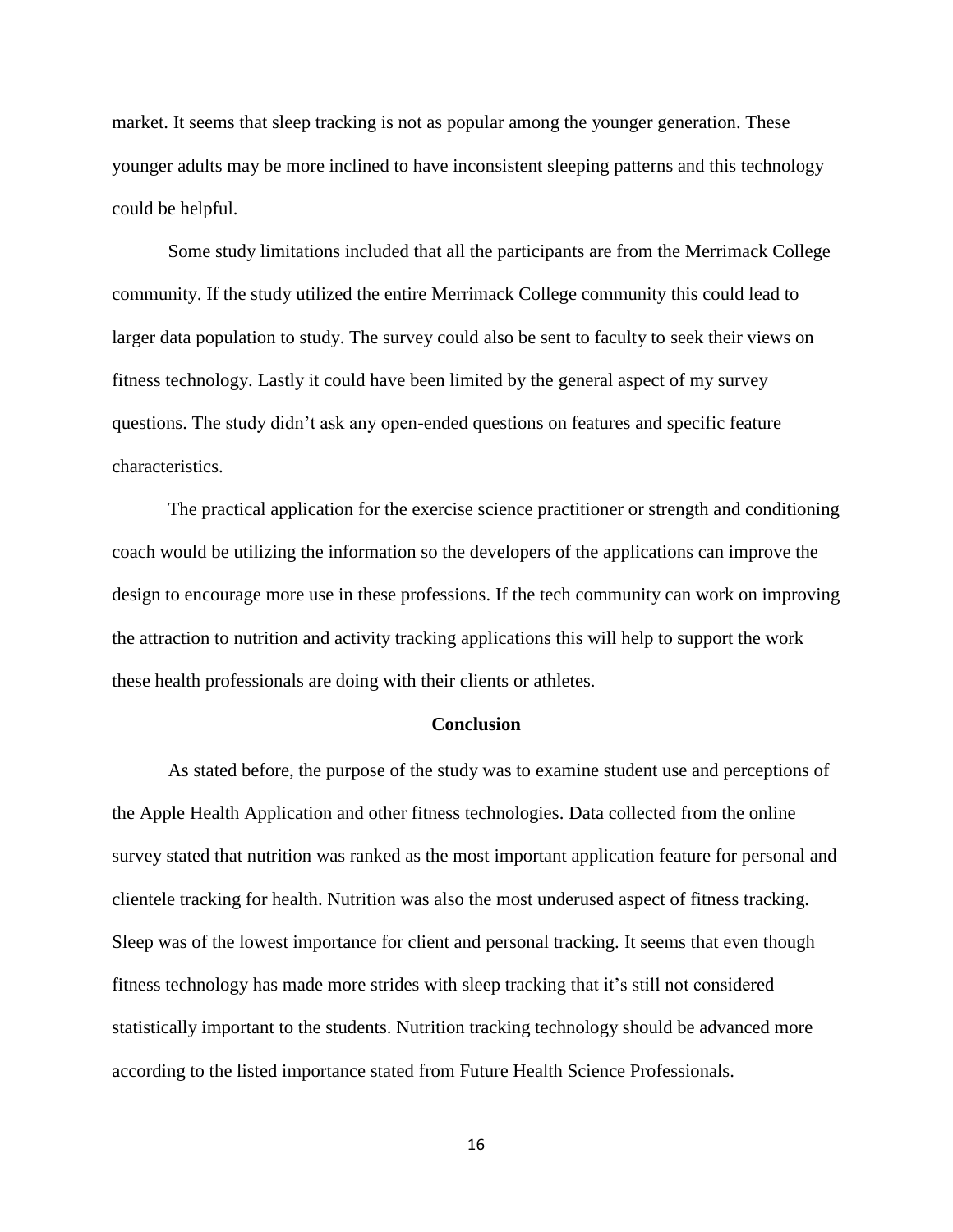I believe that my study provides framework for the importance of studying nutrition tracking features more closely. The majority of exercise science practitioners will spend most of their time training clients physically and less time knowing everything the client or athlete might be eating on a regular basis. It can be very important to create nutrition or exercise adherence with health and wellness tracking technology outside of sessions. It is a very useful tool for coaching in order to help build self-efficacy in clients and help them create an overall healthy lifestyle.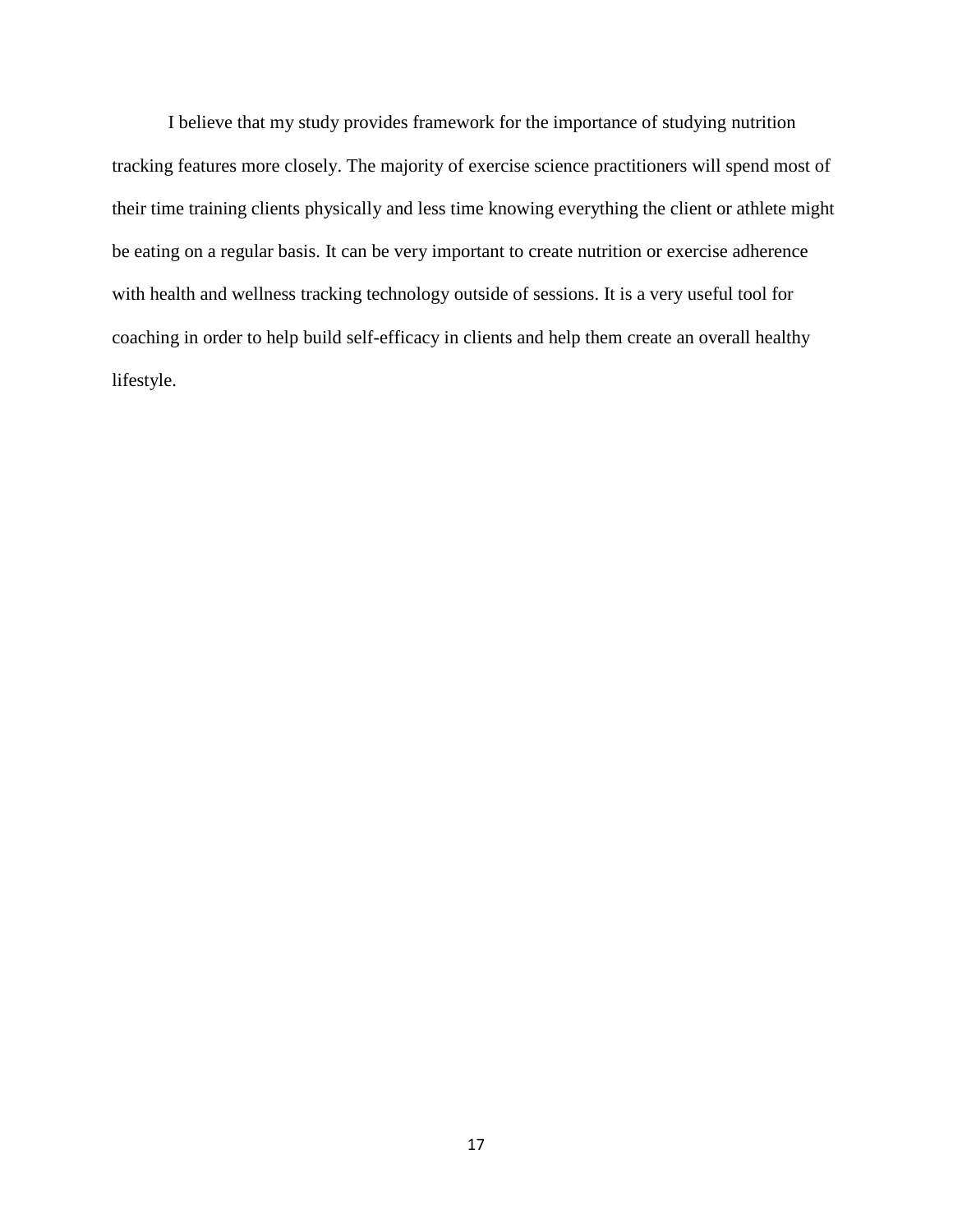#### **References**

Alley, S, Schoeppe, S, Guertler, D, Jennings, C, Duncan, M.J., & Vandelanotte, C. (2016). Interest and preferences for using advanced physical activity tracking devices: results of a national cross-sectional survey. *BMJ Open*, 2016;6(e011243). doi:10.1136/ bmjopen-2016- 011243

Bunn, J.A., Navalta, J.W., Fountaine, C.J., & Reece, J.D. (2018). Current state of commercial wearable technology in physical activity monitoring 2015-2017. *International Journal of Exercise Science*, 11(7), 503-515.

Direito, A., Dale, L.P., Shields, E., Dobson, R., Whittaker, R., & Maddison, R. (2014). Do physical activity and dietary smartphone applications incorporate evidence-based behavior change techniques?. *BMC Public Health*, 14, 646. doi:10.1186/1471-2458-14-646

Edwards, E.A., Lumsden, J., Rivas, C., et al. (2016). Gamification for health promotion: systematic review of behavior change techniques in smartphone apps. *BMJ Open*, 6(e012447). doi:10.1136/ bmjopen-2016-012447

Grinter, R., Rodden, T., Aoki, P., Cutrell, E., Jeffries, R., & Olson, G (Eds.). Consolvo, S., Everitt, K., Smith, I., & Landay, J.A. (2006). Design requirements for technologies that encourage physical activity. *In Proceedings of the SIGCHI Conference on Human Factors in Computing Systems (CHI '06)*, *ACM*, 457-466. DOI: https://doi.org/10.1145/1124772.1124840

Higgins, J.P. (2016). Smartphone applications for patients' health and fitness. *The American Journal of Medicine*, 129, 11–19.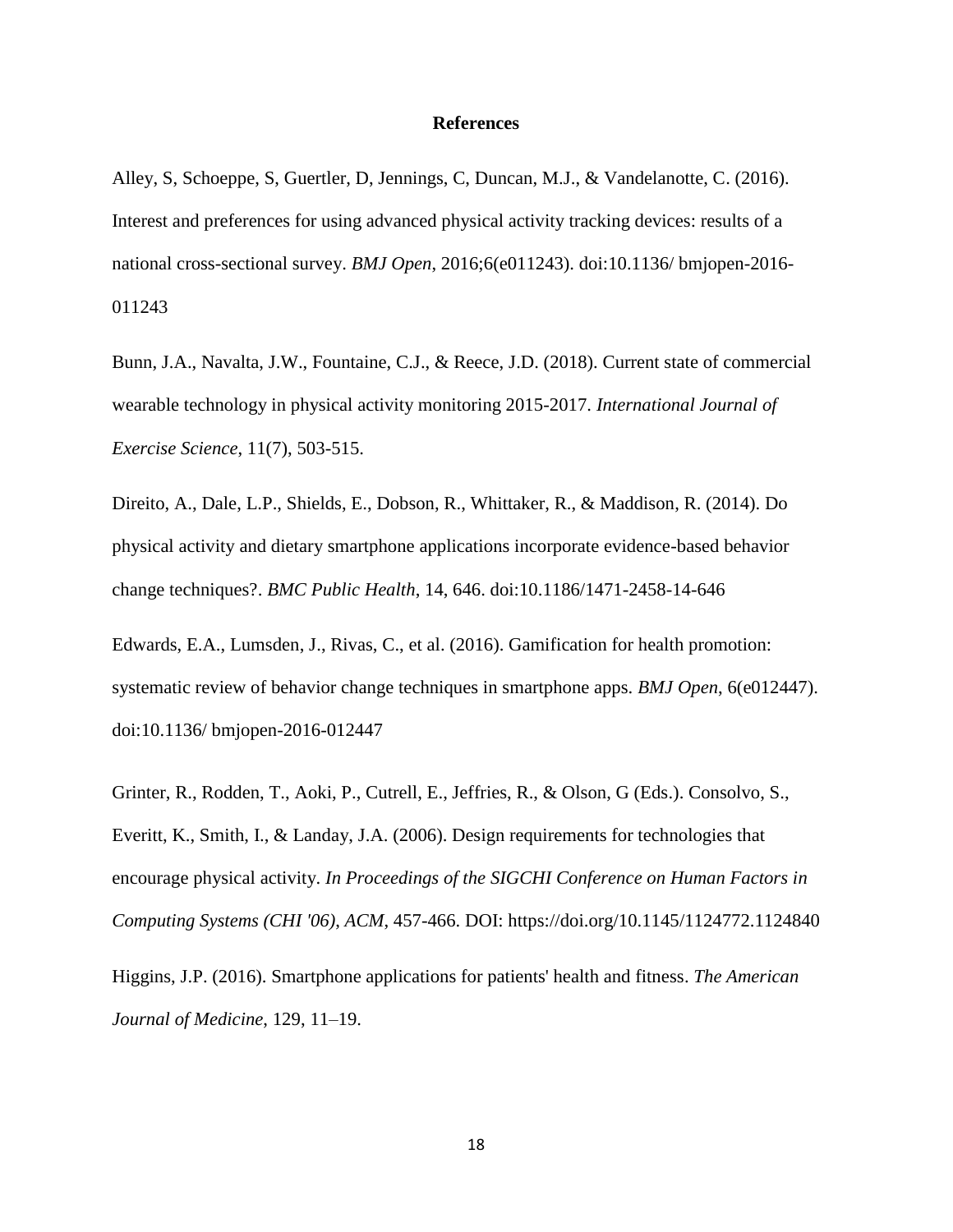Lee, H.E., & Cho, J. (2017). What motivates users to continue using diet and fitness apps? application of the uses and gratifications approach. *Health Communication*, 32(12), 1445-1453. DOI: 10.1080/10410236.2016.1167998

Lim, J.S., & Noh, G. (2017). Effects of gain-versus loss-framed performance feedback on the use of fitness apps: mediating role of exercise self-efficacy and outcome expectations of exercise. *Computers in Human Behavior*, 77(2017), 249-257.<https://doi.org/10.1016/j.chb.2017.09.006>

Lister, C., West, J. H., Cannon, B., Sax, T., & Brodegard, D. (2014). Just a fad? gamification in health and fitness apps. *JMIR Serious Games*, *2*(2), e9. doi:10.2196/games.3413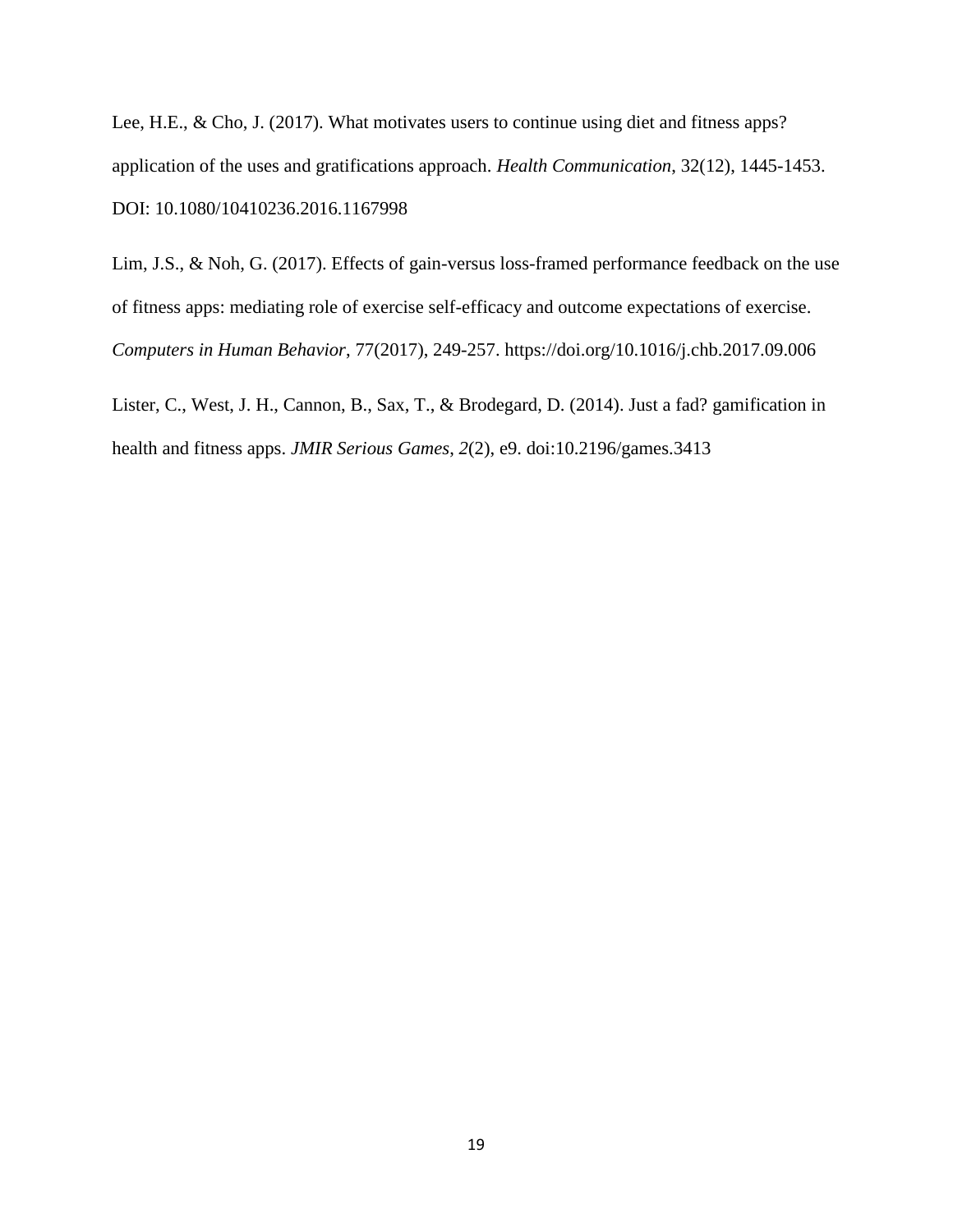# **Appendix 1**

# **Apple Health Application Survey Consent**

CONSENT TO PARTICIPATE IN RESEARCH PROJECT ENTITLED: Views on the Apple Health Application from future health science professionals.

IRB number: IRB-FY18-19-141

#### Principal Investigator(s): Trent Talmadge

-------------------------------------------------------------------------------------------------------------------------------

#### KEY INFORMATION:

You are being asked to participate in a research study examining student use and perceptions of the Apple Health Application and other fitness technologies. Your participation in this study is completely voluntary. The purpose of this study is to examine student use and perceptions of the Apple Health Application and other fitness technologies. This information will be important in identifying and gaining more knowledge on fitness technology trends on campus. If you agree to be in this study, you will be asked to complete an online survey. The online survey will ask questions about who you are (age, full or part time student, gender), as well as questions about your current exercise habits and how you use Apple Health App or other exercise technologies. Completing the survey should take approximately 10 minutes. There are no reasonable foreseeable (or expected) risks. There may be unknown risks. There are no anticipated benefits for you as a participant in the study. You will not receive any monetary compensation for participating in the study. Undergraduate students will receive extra credit from their professor for participating in the survey. There will be no alternative procedures for this research study.

#### Introduction:

• You are being asked to participate in a research study examining student use and perceptions of the Apple Health Application and other fitness technologies. To be eligible to participate in the study, you must be at least 18 years old, healthy, and a student at Merrimack College. Your participation in this study is completely voluntary. We ask that you read this form and ask any questions that you may have before agreeing to participate in the study.

#### Study Purpose:

• The purpose of this study is to examine student use and perceptions of the Apple Health Application and other fitness technologies. This information will be important in identifying and gaining more knowledge on fitness technology trends on campus.

#### Description of the Study Procedures:

• If you agree to be in this study, you will be asked to do the following things: You will complete an online survey. The online survey will ask questions about who you are (age, full or part time student, gender), as well as questions about your current exercise habits and how you use Apple Health App or other exercise technologies. Completing the survey should take approximately 10 minutes.

Risks/Discomforts of Being in this Study:

• There are no reasonable foreseeable (or expected) risks. There may be unknown risks.

#### Benefits of Being in the Study:

• There are no anticipated benefits for you as a participant in the study.

Confidentiality: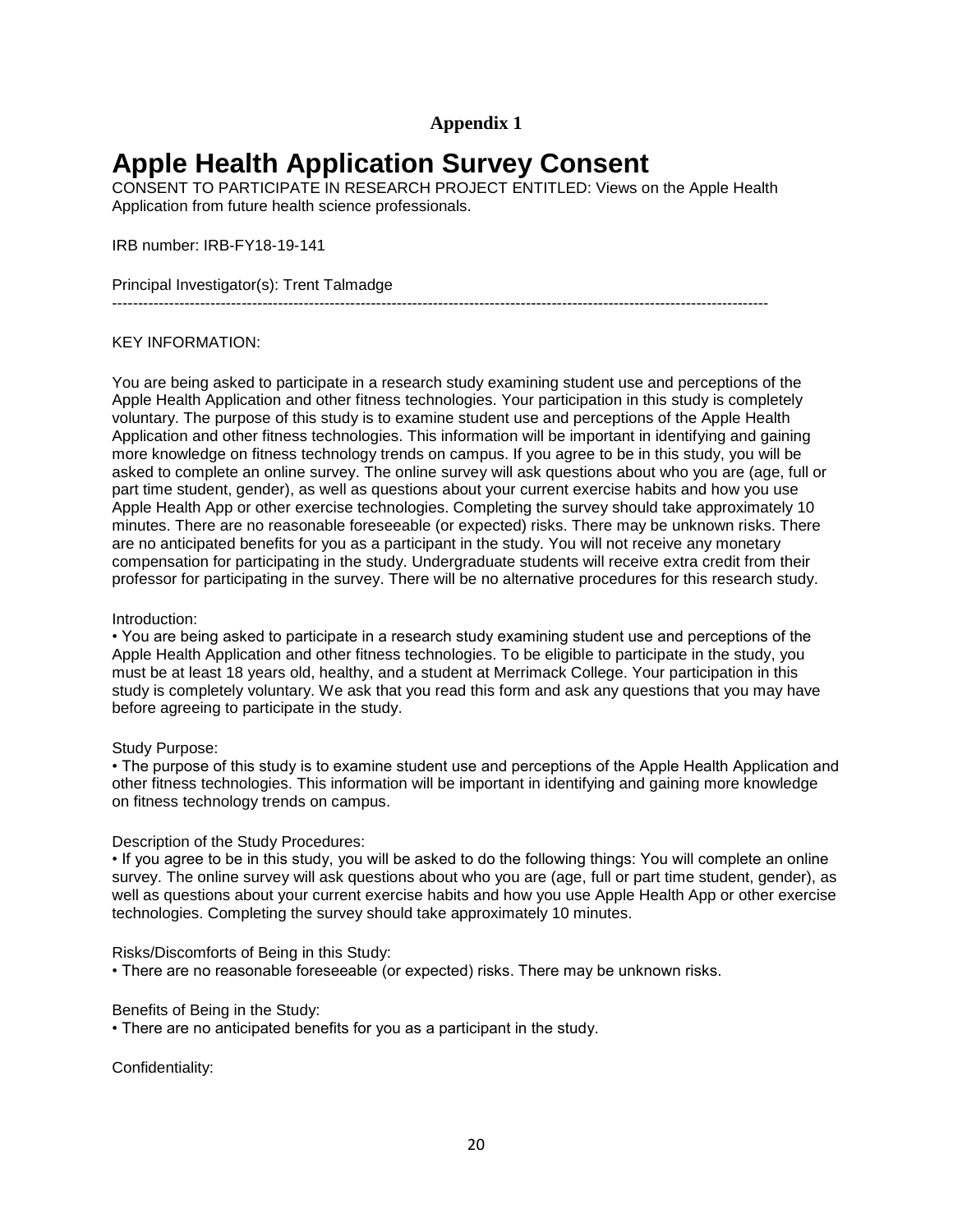• Information is provided to the investigator anonymously: The subject's information will be anonymous when it is provided to the investigator, so the investigator cannot link subject information with subject identity. E-mails will be collected initially but will not be associated with their responses for the final public study.

Payments or Compensation:

• You will not receive any monetary compensation for participating in the study. Undergraduate students will receive extra credit from their professor for participating in the survey.

#### Right to Refuse or Withdraw:

• The decision to participate in this study is entirely up to you. You may refuse to take part in the study at any time without affecting your relationship with the investigators of this study, Merrimack College or any study partners. Your decision will not result in any loss or benefits to which you are otherwise entitled. You have the right not to answer any single question, as well as to withdraw completely from the interview or survey at any point during the process; additionally, you have the right to request that the interviewer not use any of your interview material.

#### Right to Ask Questions and Report Concerns:

• You have the right to ask questions about this research study and to have those questions answered by me before, during or after the research. If you have any further questions about the study, at any time feel free to contact me, Trent Talmadge at [talmadget@merrimack.edu](mailto:talmadget@merrimack.edu) or by telephone at 978-837-5280. You may also contact the Merrimack College faculty supervisor of this research (Dr. Cynthia Ferrara, [ferraracm@merrimack.edu,](mailto:ferraracm@merrimack.edu) 978-837-5354). If you like, a summary of the results of the study will be sent to you. If you have any other concerns about your rights as a research participant that have not been answered by the investigators, you may contact the Chair of the Merrimack Institutional Review Board at 978-837-5280 or by email at [irb@merrimack.edu.](mailto:irb@merrimack.edu)

• If you have any problems or concerns that occur as a result of your participation, you can report them to the Chair of the IRB at the contact information above.

#### Informed Consent:

• Your signature below indicates that you have decided to volunteer as a research participant for this study, and that you have read and understood the information provided above. You will be given a signed and dated copy of this form to keep.

Yes, I agree to participate in the study and complete the online survey on physical activity.

Your email address (**talmadget@merrimack.edu**) will be recorded when you submit this form. Not **talmadget**? [Sign out](https://docs.google.com/logout)

\* Required

# **Consent to start study \***

*Mark only one oval.*

100%

# **Apple Health Application Survey Questions**

### **What gender do you identify with: \***

**Age \***

*Mark only one oval.*

- 18-21
- 22 or older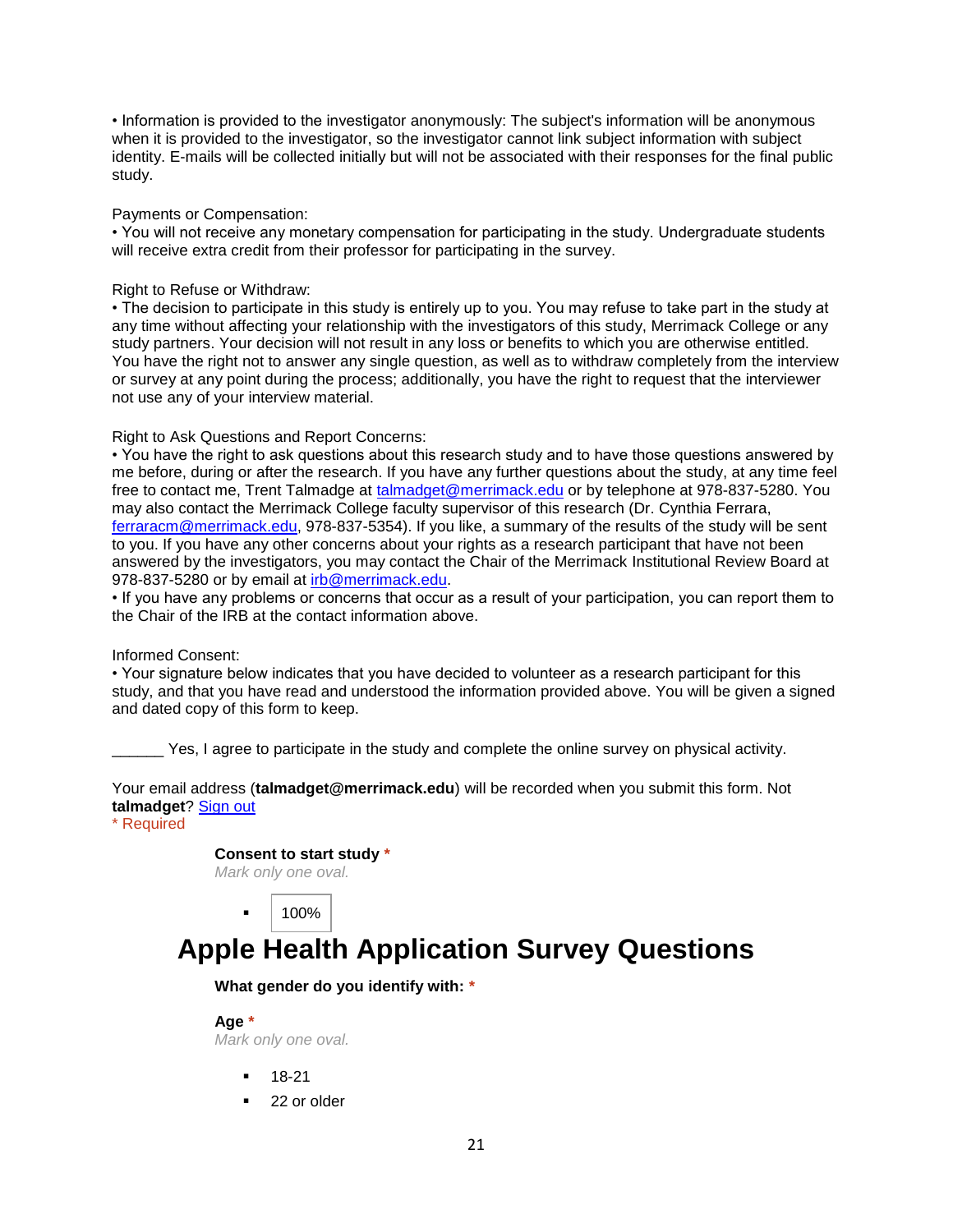#### **Student in the College of Health Sciences at Merrimack College: \***

*Mark only one oval.*

- Yes
- No

#### **Level of student at Merrimack College \***

*Mark only one oval.*

- **Undergraduate**
- **Graduate**

#### **Student class hours: \***

*Mark only one oval.*

- **Full-time**
- Part-time

#### **Physical Activity per day: \***

*Mark only one oval.*

- None
- **Less than 60 minutes**

#### **More than 60 minutes**

#### **Physical Activity per week: \***

*Mark only one oval.*

- None
- $-1$  Day
- 2-3 Days
- More than 3 Days

#### **Do you have an Apple IPhone? \***

*Mark only one oval.*

- Yes
- No

**Have you ever used a fitness tracking application? \***

*Mark only one oval.*

- Yes
- No

**Do you share your or would you want to activity results with other people? \*** *Mark only one oval.*

- Yes
- No

**Is it beneficial and fun to share your fitness activity results with other people? \*** *Mark only one oval.*

- Yes
- No

**Were you aware there is the Apple Health Application on your smartphone? \*** *Mark only one oval.*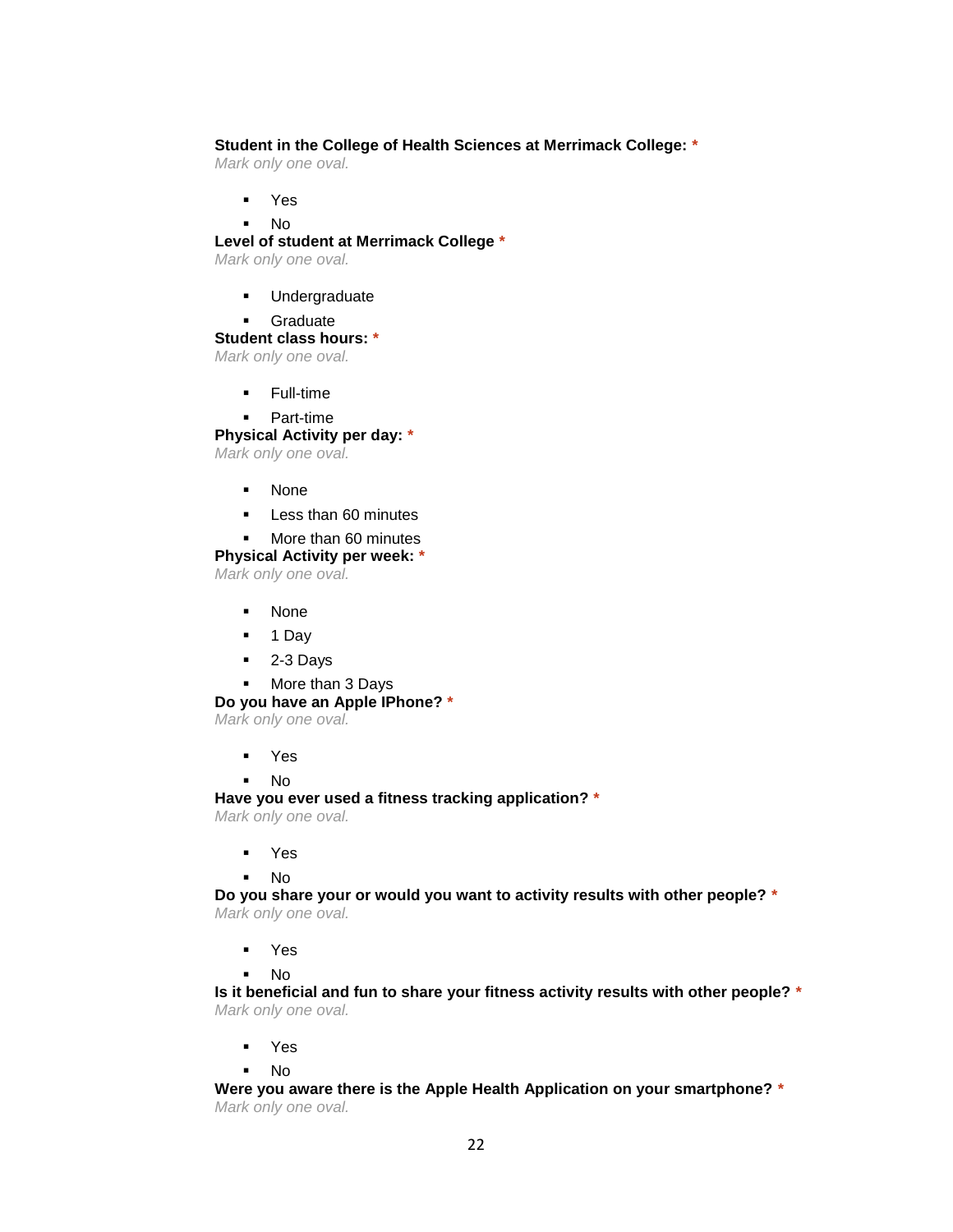Yes

#### No

#### **Have you used the Apple Health App? \***

*Mark only one oval.*

- Yes
- No

#### **How often do you use the Apple Health App? \***

*Mark only one oval.*

- **Never**
- **Sometimes**
- Always

# **Do you have an Apple watch linked to your Apple Health App? \***

*Mark only one oval.*

- Yes
- $N<sub>0</sub>$

## **What features do you utilize or would possibly use with the Apple Health App? Check all that apply. \***

*Check all that apply.*

- **Step Count**
- **Nutrition**
- Sleep
- **•** Mindfulness
- **-** Health information

### **Which description for tracking step count do you believe is most helpful for your fitness goals? Check one. \***

*Mark only one oval.*

- **Walking or Running distance**
- **Steps**
- **Flights climbed**
- None

#### **Which description for tracking step count do you believe is least useful for your fitness goals? Check one. \***

*Mark only one oval.*

- **Walking or Running distance**
- **Steps**
- **Flights climbed**
- None

#### **Which description for tracking step count do you believe is most helpful for your future patients/clients/athletes? \***

*Mark only one oval.*

- **Walking or Running distance**
- **Steps**